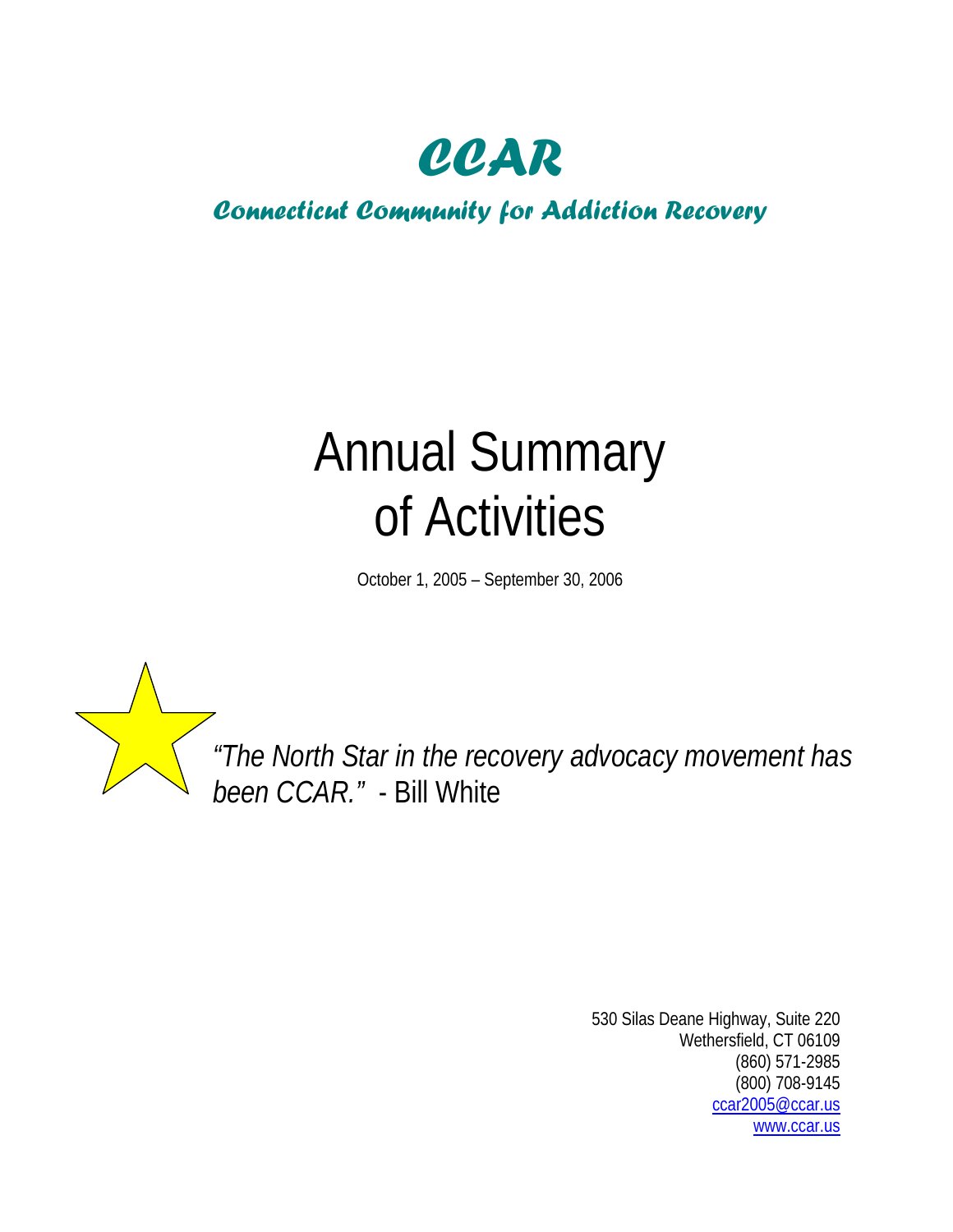# **TABLE OF CONTENTS**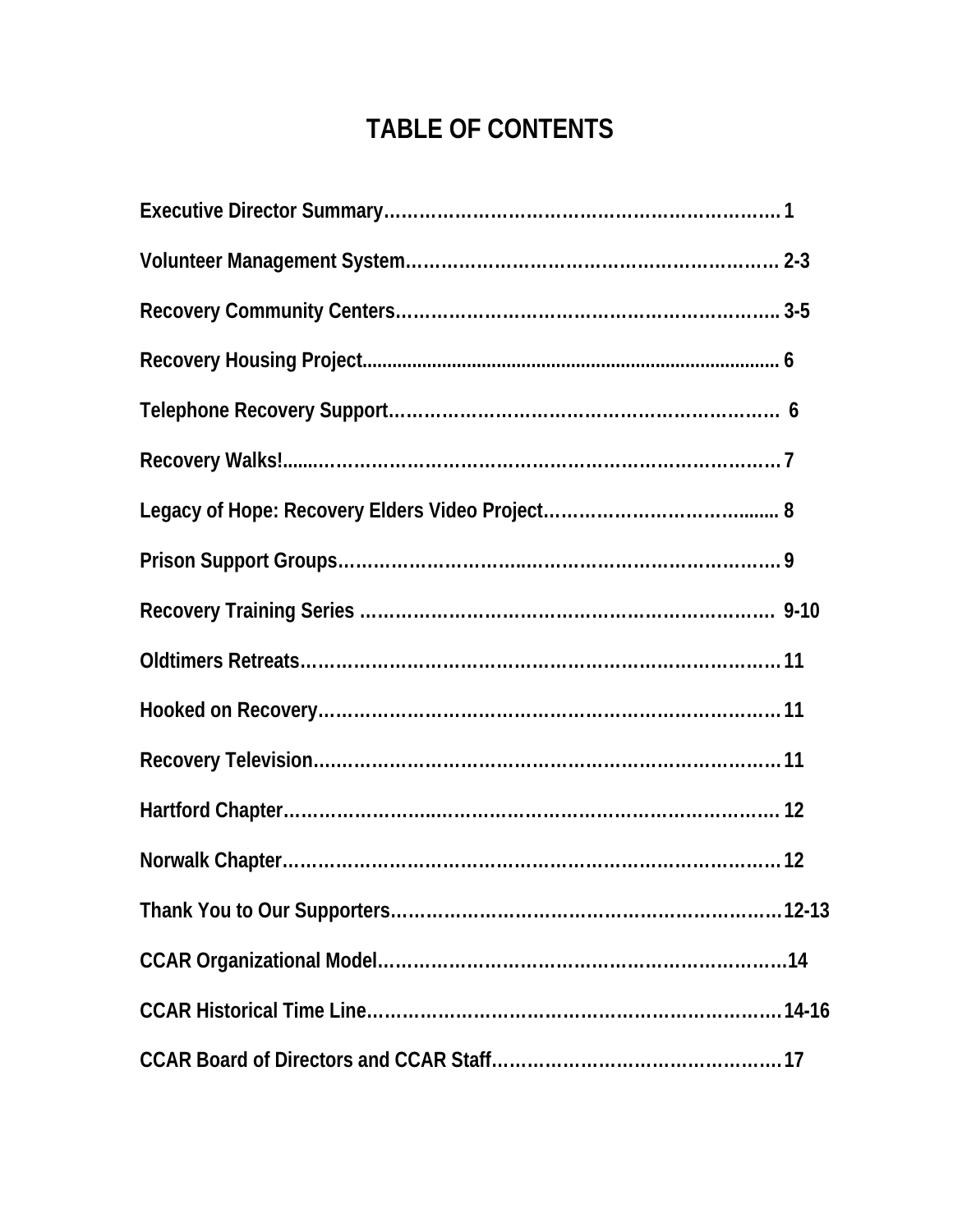*"In a 1998 PBS interview with Bill Moyers, I made what was more a wish than a prediction that a new recovery advocacy movement would rise in America. Today that movement is a vibrant reality in communities across the country, and our presence here today is living proof of that movement's birth and growing vibrancy.* 

*Effective social movements become many movements, and we reflect that truth. We are a policy advocacy movement that is taking on issues of discrimination, social justice and service access. We stand for the proposition that addicted people and their families need to be embraced within systems of compassion and care rather than sequestered within systems of punishment and control. We are a public and professional education movement. We are building anti-stigma campaigns and we are trying to push addiction treatment from an emergency room model of acute intervention to a model of sustained recovery support. We are a recovery research movement. We are a recovery celebration movement. We are an outreach movement delivering messages of hope to the very heart of this country's cultures of addiction. We are a post-treatment recovery support movement—a housing movement, a jobs movement, a back-to-school movement, a health maintenance movement. We are many movements.* 

*What these movements are doing collectively is pushing this country's response to severe alcohol and other drug problems from a pathology paradigm and a treatment paradigm to a recovery paradigm."* 

> *-* William L. White, Author of Slaying the Dragon, The History of Addiction Treatment and Recovery in America at the FAVOR Recovery in Action Summit, September 6, 2005, Washington D.C.

*"In the midst of that process, there has been a North Star, and that North Star in the recovery advocacy movement has been CCAR under Bob & Phil and other's leadership. What CCAR brought was a number of things, not just the marches, not the incredible videos that Jim and others have worked on that have had such a national impact. But I think also a unique relationship that CCAR began to form with DMHAS in this state; that virtually began to transform the state system, truly, into a recovery orientated system of care. And that partnership, I believe, is the emerging model nationally, that state after state around the country will emulate. I think you need to know what a shining star your work has been, in light of this broader national historical context. I think, also, what you're doing with the concept of recovery centers is another model that will be replicated widely throughout the United States."* 

> -William White, at the retirement dinner for Bob Savage, CCAR founding father, January 25, 2005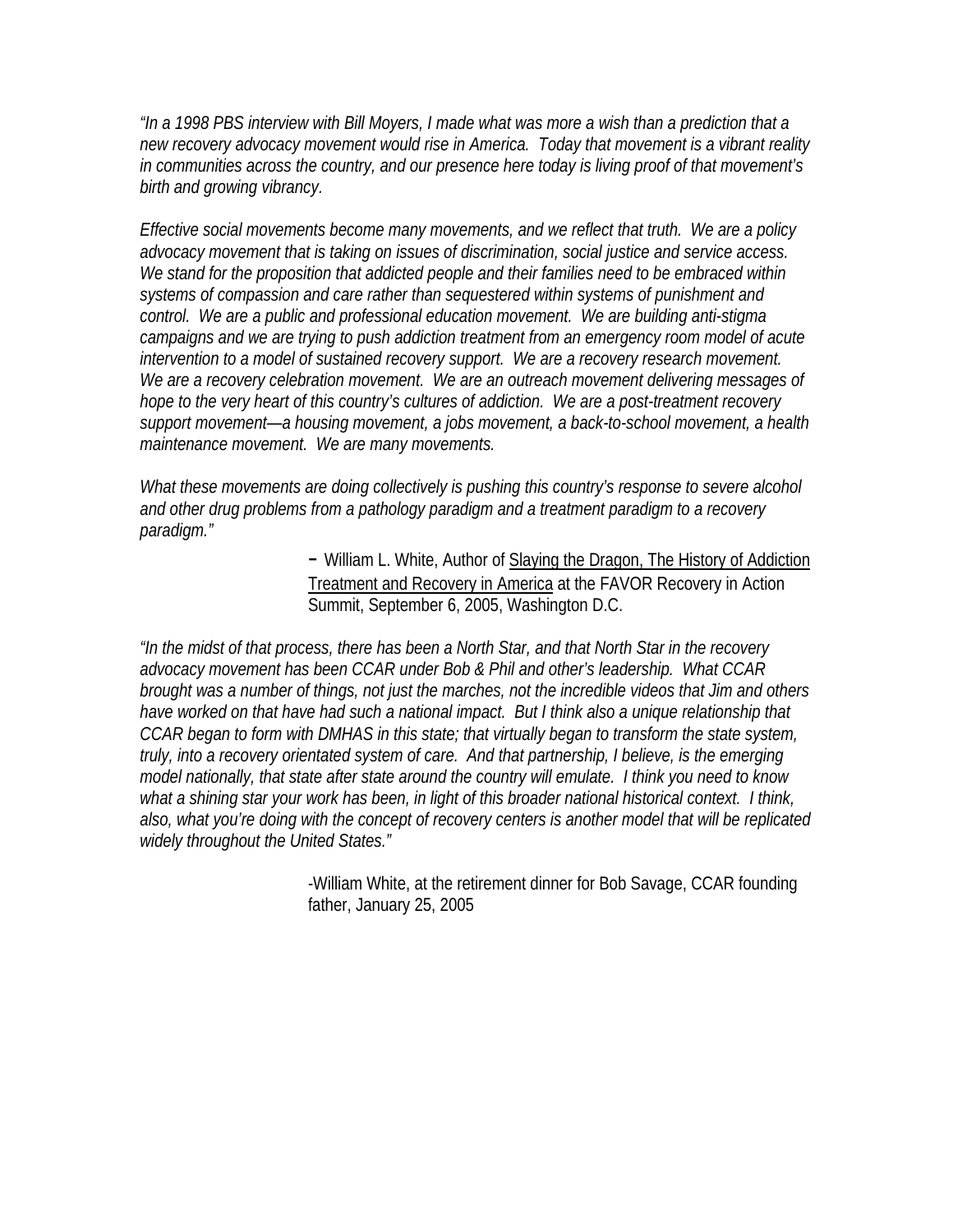#### **Executive Director Summary**

What a year! The time before the annual meeting is usually a busy time and part of me dreads having to put together the Annual Report of Activities and another part of me absolutely relishes it. I enjoy it because it gives me the opportunity to reflect back on the year; to take an eagle eye view and fly over the mountaintops. I saw more mountains this year than in any year of our short history. We opened our third Recovery Community Center in Bridgeport. CCAR purchased a building, a character laden, 3-story Victorian in Hartford where we will house the fourth Recovery Community Center and our administrative offices. In April we honored our dedicated volunteer force with a memorable dinner/comedy show featuring Mark Lundholm. We laughed and cried and laughed some more. We celebrated again in September with another successful Recovery Walks!... which leads me to a more amazing (to me) trend. Bill White's words are coming to fruition: CCAR **IS** seen as the North Star of the new recovery movement.

- In the year 2000, Recovery Walks! was the first march ever in support of recovery from alcohol and other drug addiction and this year under the Rally for Recovery banner, 46 events were held on September 16<sup>th</sup> promoting recovery involving more than 40,000 people.
- CCAR played a significant role in the DMHAS Recovery Conference: *Vision to Outcomes*. Several CCAR staff ran workshops, served on panels and introduced speakers.
- Telephone Recovery Support has taken off first as CCAR's initial "fee-for-service" through Access to Recovery (ATR) and second as a national model with calls for consultation coming in from Arizona, Oregon, Florida, Minnesota and West Virginia.
- The Recovery Housing Project is another nationally recognized model and the database will now be a CCAR ecommerce site, [www.findrecoveryhousing.com](http://www.findrecoveryhousing.com/) and is scheduled to go live by January 1, 2007.
- CCAR's experience with Recovery Community Centers is also in high demand. We gave presentations in several national settings like the SAMHSA Medicaid Conference and the CSAT Satellite Session at The Science of Relapse Prevention and Recovery Services.
- CCAR was asked to present at a historic congressional briefing in Washington DC.
- Because of all the effort of CCAR volunteers, staff and Connecticut's recovery community, I had the honor of receiving the 2006 America Honors Recovery award from the Johnson Institute at the National Press Club in Washington, DC.

Today, I find myself in a place of humility and gratitude. I have always believed that if we stick to our mission, if we conduct ourselves in the light of honesty and integrity, that the support (human and financial) would follow. Today, I can see that playing out. It strengthens my resolve, because at times, the work, the activity and the responsibility is more than one man or even one staff of ten can bear. Yet, at those times, I can hear the voice of the recovery community, and to me the voice of God, quietly encouraging me to "do the next right thing".

He has proven that He is right there with us. He is the source of light and power of the North Star of the recovery movement.

-- Phillip Valentine, in recovery since 12-28-87, CCAR executive director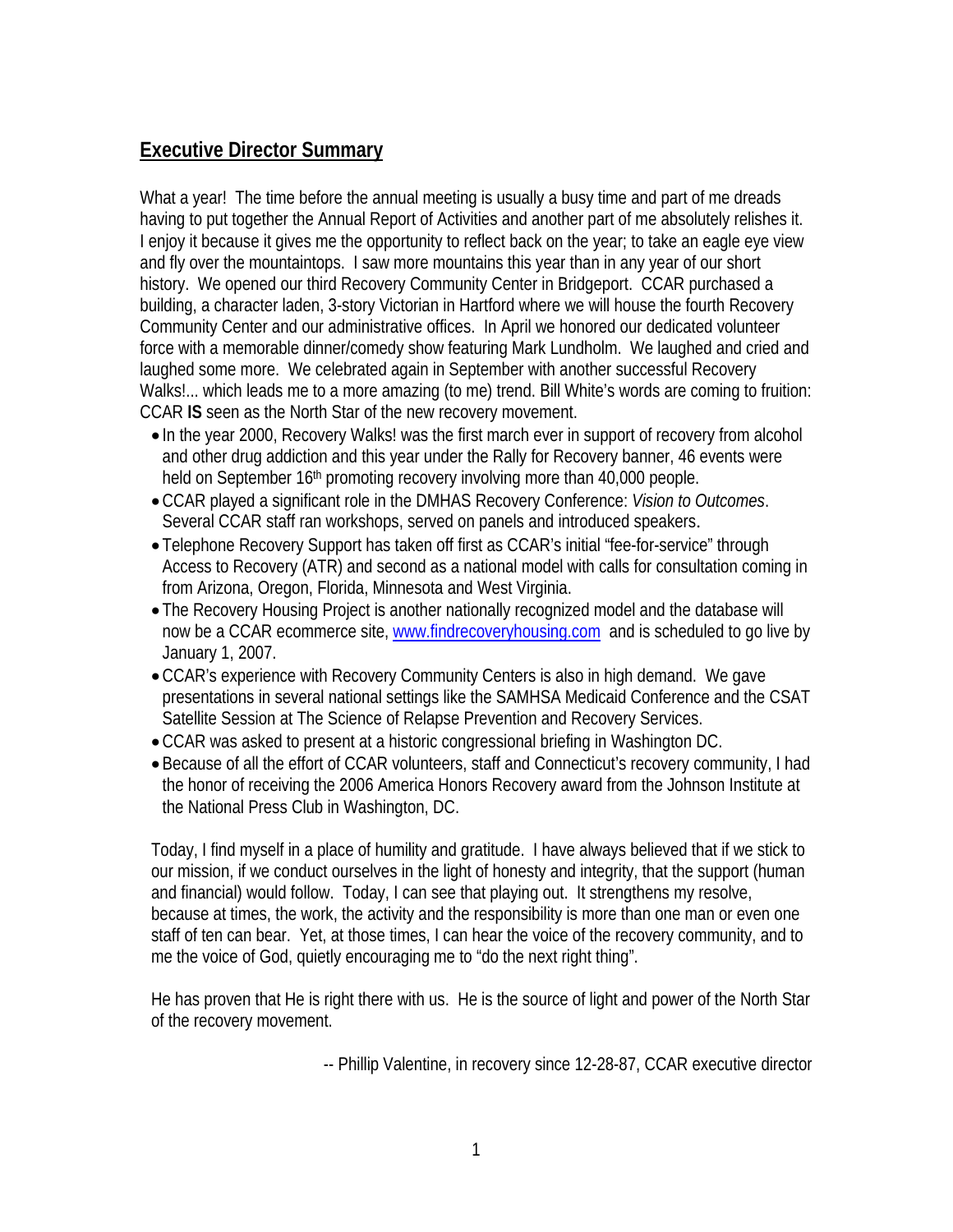#### **Volunteer Management System**

The Volunteer Management System is the key to CCAR's future success and the backbone of our organization. At staff meetings, public presentations and in conversations with the recovery community, the importance of our Volunteers is consistently emphasized. CCAR believes that to keep true "peerness" in its services, volunteers must remain unpaid. This seems to go against the tide in many other recovery community organizations. Many feel that Volunteers should be given a stipend. Our question is, "How are they volunteers if they receive money?" Perhaps more importantly, we also feel that peerness is lessened even more once money is introduced. Money will always set up an invisible power dynamic. CCAR feels we can protect peerness to a greater degree by making our volunteer program top-notch. Because of a major change in staffing, we had an opportunity to look at our organizational structure and the position we most needed was that of a Volunteer Coordinator. After reviewing 68 applications, holding 6 first phase interviews, reviewing 3 project plans, we hired Normajean Cefarelli who started January 30, 2006.

Ms. Cefarelli hit the ground running and organized CCAR's 1st Annual Volunteer Recognition Dinner on April 22, 2006 at the Hawthorne Inn in Berlin, Connecticut. The Presidential Service Award was presented to three volunteers. Of the three Presidential Awards, one volunteer received the Gold Award for 1,230 hours of service, one volunteer received the Bronze Award for 218 hours of service and one Bronze Group Award was given for 200 hours of service. A total of 144 Volunteers were invited to our 1st Annual Volunteer Recognition Dinner. This number included non-registered volunteers involved in special projects such as the Recovery Housing Coalition of Connecticut, Recovery Walks! and/or temporary assistance. Each volunteer was recognized with a dinner, a certificate of appreciation and a custom-made lapel pin stating "CCAR Volunteers Make a World of Difference". Entertainment for the evening was provided by Mark Lundholm, a nationally known comedian and inspirational speaker who took the audience on a roller-coaster ride of emotions that ended in a standing ovation! After the event favorable remarks flooded in by email, cards and phone calls. A debriefing of the event at the following CCAR bi-monthly staff meeting provided suggestions for next year's event planning and organization.

CCAR Administrative Office has performed 97 background checks since January 1, 2006, well on our way to our goal of 100 for the calendar year. The number of active volunteers to date is 130. There has been an increase of 40 volunteers since last quarter. This number fluctuates; a challenge of managing volunteers. Normajean researched area programs and found that a large turnover rate is not unusual and affects agencies nationwide. Below is a breakdown of the Volunteer Valuation using Independent Sector and Minimum Wage standards for the past three quarters. As you can see, the number of hours served by CCAR volunteers has showed a steady increase each quarter.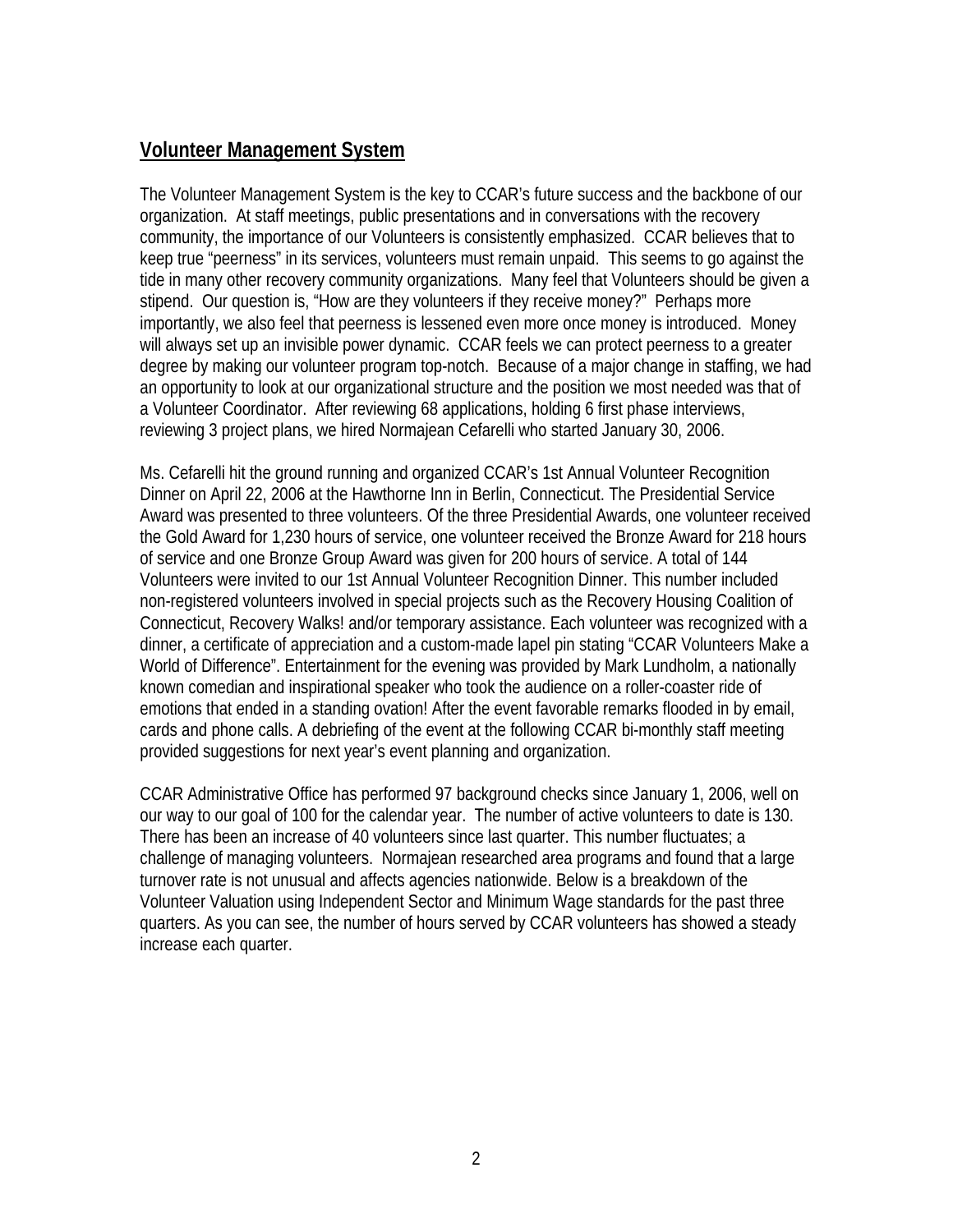| Quarter                 | Hours served | Minimum wage (\$7.10) | Volunteer Rate (\$21.70) |
|-------------------------|--------------|-----------------------|--------------------------|
| Oct 1 – Dec 31, 2005    | 919.25       | \$6,526.68            | \$19,947.73              |
| Jan 1 - March 31, 2006  | 1,274.25     | \$9,047.18            | \$27,651.23              |
| April 1 - June 30, 2006 | 1,250.25     | \$8,876.78            | \$27,130.43              |
| July 1 - Sept 30, 2006  | 1,670.50     | \$11,860.55           | \$36,249.85              |
| <b>Total</b>            | 5,114.25     | \$36,311.19           | \$110,979.24             |

A key component of running a successful Volunteer Management System is to provide training. Below is a table that shows the training we have conducted for CCAR volunteers.

#### **Summary of Volunteer Training Activity October 1, 2005 – September 30, 2006**

|               | Volunteer Trainings 10-05 thru 09-06 |                   |     |               |                |
|---------------|--------------------------------------|-------------------|-----|---------------|----------------|
| 01/25/06      | <b>Telephone Recovery Support</b>    | New London        | 3   | Tom Broffman  |                |
| 02/01/06      | <b>Telephone Recovery Support</b>    | Hartford          | 6   | Tom Broffman  |                |
| 02/15/06      | Telephone Recovery Support           | New London        | 4   | Tom Broffman  |                |
| $3/17 - 3/19$ | TOT                                  | Madison           | 10  | Jim Wuelfing  | Donna Aligata  |
| 03/29/06      | <b>Telephone Recovery Support</b>    | New London        | 8   |               |                |
| 04/15/06      | TOT: CCAR 101 & Spirituality         | <b>CCAR</b>       | 13  | Jim Wuelfing  | N. Cefarelli   |
| 05/13/06      | 6.5 Volunteer Training               | Wethersfield      | 13  | Donna Aligata |                |
| 06/03/06      | <b>TOT Pardons</b>                   | Windham           | 3   | Donna Aligata |                |
| 06/30/06      | <b>Telephone Recovery Support</b>    | Hartford          | 2   | N. Cefarelli  | Laurie Fresher |
| 07/22/06      | 6.5 Volunteer Training               | New London        | 10  | N. Cefarelli  |                |
| 07/31/06      | <b>Telephone Recovery Support</b>    | Windham           | 11  | Diane Potvin  | R. Anderson    |
| 08/10/06      | 6.5 Volunteer Training Part I        | <b>Bridgeport</b> | 22  | N. Cefarelli  |                |
| 08/17/06      | 6.5 Volunteer Training Part II       | <b>Bridgeport</b> | 16  | N. Cefarelli  |                |
| 09/23/06      | <b>TOT Pardons 1</b>                 | New London        | 4   | Donna Aligata | Ken Aligata    |
|               |                                      | Total             | 125 |               |                |

#### **Recovery Community Centers**

## **Windham Recovery Community Center (WRCC) "Home of Positive Faces"**

The Windham Recovery Community Center is CCAR's first RCC having officially opened in January 2004. Foot traffic is heavy, very heavy in the WRCC. Over this last year, an astonishing 15,027 people signed in, a 52% increase over last year. The WRCC operates in a steady stream of activity. The best way to illustrate this activity is to pull an excerpt from the federal quarterly report covering July, August and September. The highlights from this quarter were:

- 8 individuals were assisted into detox with transportation being provided via taxi vouchers through the Eastern Region Services Council (ERSC). Senior Peer Services Coordinator Diane Potvin considers this function of the WRCC to be a true blessing.
- The WRCC organized the local recovery community to walk in Willimantic's annual 4<sup>th</sup> of July Boom Box parade. This event drew some people in long-term recovery that had been previously quite skeptical of the CCAR mission.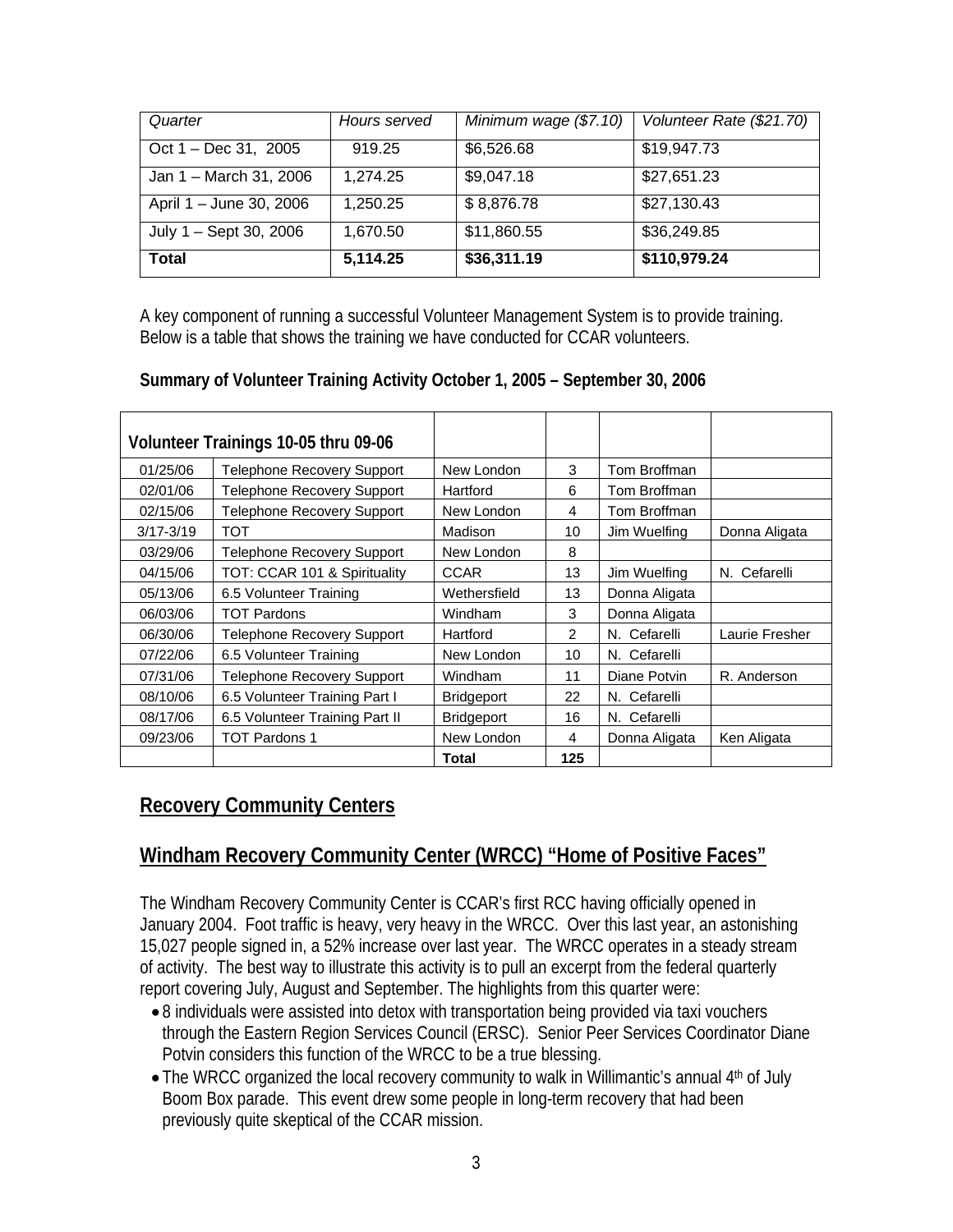- A WRCC attendee who is a part of the Drug Intervention Program (DIP) recently completed the program without a sanction (a rare accomplishment) and she attributes coming to the WRCC and being with other people in recovery as part of her successful completion. Diane attended her graduation from the program and said, "It was truly lovely".
- The WRCC has an active role in a local Weed and Seed federal project.
- The WRCC participates regularly in Third Thursday, a local community event. They sell water or coffee (depending on the weather). An example of how community involvement can help a person with their recovery is Bill Jackson. A CCAR volunteer, he works on the WRCC TV show "Positive Faces" and makes Telephone Recovery Support calls. At Third Thursday, Bill draws people to the WRCC booth by being open and engaging. When Bill first started coming around, he never talked and was ashamed of his illiteracy. Involvement with the WRCC has helped him immeasurably and his confidence with people is readily apparent.
- The WRCC volunteers are taking more and more responsibility in the daily operation of the Center. For example, when both WRCC staff were in Washington DC, the volunteers not only successfully kept the Center open, they ran the Third Thursday event themselves. 29 WRCC volunteers logged 516.5 hours for the quarter.
- The Windham Chapter continues to meet regularly with 14 to 18 individuals attending regularly.
- The WRCC Advisory Council met three times last quarter making facility-use decisions.
- The All Recovery meetings have grown to about 25-40 people per meeting. The Women's All Recovery meeting still fluctuates between 5 and 20.
- The Family Support Meeting is struggling for attendees. We are working on ways to market this more effectively.
- Diane and other volunteers are going to York Correctional Institution (a women's facility) to share their experience, strength and hope.
- Diane continues to be the lead recovery coach suggesting courses of action on issues of relapse, children, spirituality, relationships, jobs, recovery housing, leaving treatment, fighting, finances, criminal arrest, etc. Diane feels that just by listening she is helping promote recovery in Willimantic.

Senior Peer Services Coordinator Diane Potvin is a very active member of the local community serving on several committees and task forces. She also is the host of the popular recovery cable TV show "Positive Faces" now in its 5<sup>th</sup> year. In recognition of her dedication and commitment to the recovery community, Diane received the Dr. Edward Brown Humanitarian Award from CPAS.

#### **New London Recovery Community Center (NLRCC) "Seaport of Recovery"**

Under the leadership of Senior Peer Services Coordinator Kimberly Haugabook, the NLRCC has a full year of operation under its belt. Approximately 1,650 people came through the doors the first year and it continues to increase. Kim has worked hard to establish community connections, recruit volunteers and work with an active Social Committee to put on some impressive, successful events. One event was a pasta dinner/comedy night dubbed, "Another Recovery Social". It was a huge hit within the local recovery community (and the community at large) in Southeastern CT. CCAR put a positive face on recovery throughout several cities and towns in Connecticut; people came from the northeast, southwest, and central parts of the State. Many people shared their enthusiasm with Kim, "This was great!", "I haven't had this much fun in a long time!", and "When is the next recovery social?" More than 200 people enjoyed the pasta dinner prepared by the CCAR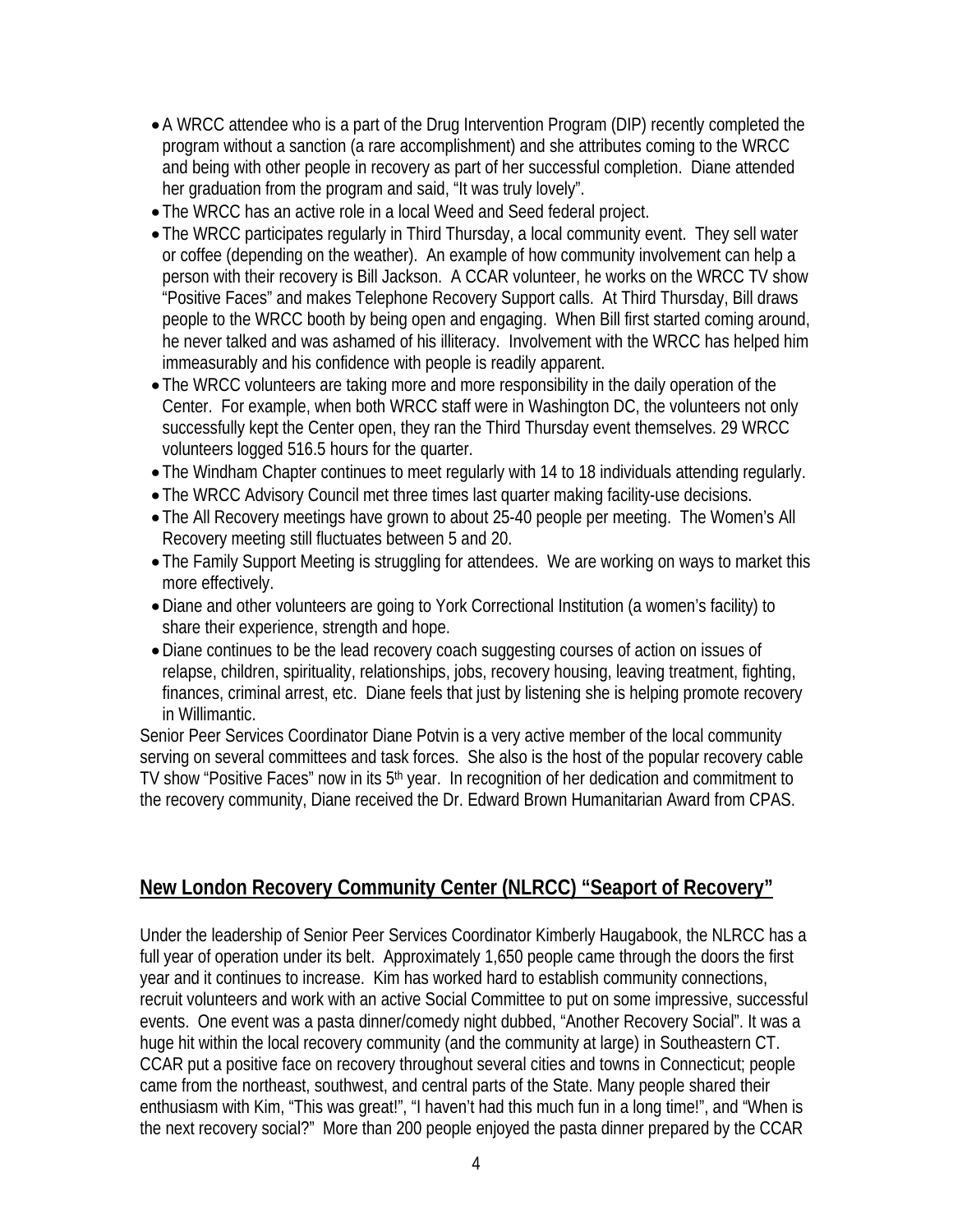Executive Director, the CCAR Director of Operations and NLRCC member John Haugabook. A local DJ and comedians from New York made the evening unforgettable. More than 100 new people signed up for NLRCC monthly communications. The event generated over \$600.

They also held "Another Recovery Social Part 2". The outdoor mini-concert was one of a kind for the shoreline. Guests enjoyed an array of donated finger foods from area restaurants while enjoying the option of viewing art inside the gallery and/or listening to the recovery band "Selfish Steam". The best part of the evening was celebrating the 326 years of recovery represented ranging from 23 years to 1 day. Some comments from participants, "Kim, I remember when I used to go to the diner across the street after drinking all night along; it's good to be able to come downtown again!", "I never come downtown; they have nothing but bars down here. It's really nice to have sober fun like this", and "What's the next summer event?" The courtyard of the Hygienic Art Gallery lent itself to a beautiful, elegant, peaceful atmosphere with approximately 50 people in attendance.

The NLRCC also hosts a steady schedule of recovery support meetings including a men's meeting, a women's meeting, family education and a kleptomaniac and shoplifters anonymous meeting.

#### **Bridgeport Recovery Community Center (BRCC) "Recovery on the Sound"**

This year, through the persistency of Senior Peer Services Coordinator Michael Askew and the CCAR Bridgeport Chapter, CCAR opened its third Recovery Community Center! On August 25<sup>th</sup> the Bridgeport Recovery Community Center (BRCC) – Recovery on the Sound, held a Grand Opening attended by more than 160 people. State Senators Bill Finch and Ed Gomes attended. Speakers included people in recovery, Board president Tony Taschner, DHMAS Deputy Commissioner Peter Rockholz, Executive Director Phillip Valentine and CCAR Senior Peer Services Coordinators Michael Askew, Diane Potvin and Kim Haugabook. The Grand Opening was covered by the local newspaper and a cable news channel showed footage for several days afterwards. Since the opening, the BRCC has been a hub of activity that keeps increasing each week as word gets out. Bridgeport will generate a tremendous amount of foot traffic. These are a few highlights from the last quarterly report:

- The BRCC formed an Advisory Council that met 5 times, elected a Chair and Vice-chair, and had a major role in planning the Grand Opening. About 10 people representative of the local recovery community attend regularly.
- A Men's Retreat drew 20 men, mostly in mid to long-term recovery. Topics covered Men, Keeping it Real, Spiritual Journey, Dealing with Men's Issues, PMS - Power, Money and Sex, Being a Role Model, and Keeping Hope Alive. A local treatment program invited 7 men Friday.
- Bridgeport Senior Peer Services Coordinator Michael Askew began to refer more of his recovery coaching duties to some of the BRCC's trusted volunteers. He also has made good and appropriate use of local resources. He has helped some get into treatment, some with the pardon process, another with a pending court case and others with finding recovery housing.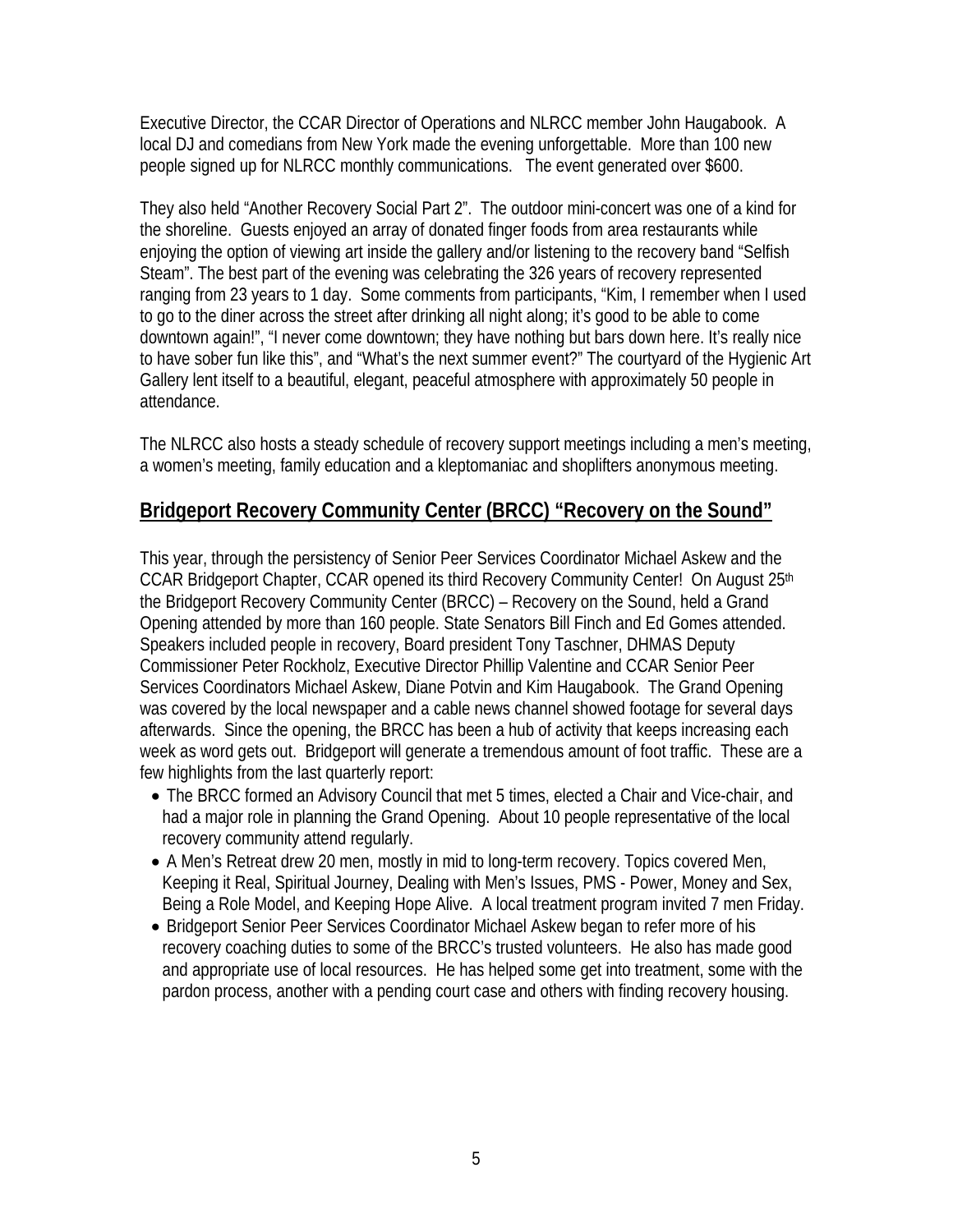#### **Recovery Housing Project**

The Recovery Housing Project continues to thrive thanks to the dedication and expertise of Cheryle Pacapelli, CCAR Director of Operations.

*Recovery Housing Coalition of Connecticut (RHCC)*: The RHCC meets on the 1<sup>st</sup> Tuesday of each month. A significant milestone occurred in September 2006 when several house owners were having problems with the administration of the state's Access to Recovery program. DMHAS Commissioner Tom Kirk responded quickly to the concerns of the RHCC and now the two entities are working toward solutions. The RHCC will also serve as a critical voice for recovery house owners in light of recent controversy surrounding recovery housing. The RHCC meetings also provide a forum for informal sharing of information and networking sessions. New owners often attend to learn from others experience.

*Recovery Housing Database*: The database now has about 150 houses in it that cover more than 1,500 beds. CCAR fields about 70 housing referral calls per week using the web-based technology. This has consumed a lot of staff time. CCAR has been working with RapidExposure, our main technology vendor, to develop a website [www.findrecoveryhousing.comT.](http://www.findrecoveryhousing.com/) Users will be able to access real time bed availability, contact information for house owner's information on what to expect if you move into a recovery house, the house's recovery rating, legal cases, relevant training opportunities, Recovery House of the Month, testimonials, Recovery Housing Coalition of CT information and much more. The website will allow users to search the CCAR Recovery Housing Database where they will be provided with information on available beds within a selectable mile range and be able to set their search criteria. The site is scheduled to go live prior to January 1, 2007.

*Recovery House Training*: The training "So, You Want to Open a Recovery House?" was held four times this past year and generated intense interest and outstanding results. Because of an overwhelming demand to provide individual technical assistance to potential owners after they attend the training, CCAR developed a second phase called "Putting it into Action". CCAR remains very grateful to Attorney Terri O'Connell of PATH (People Advocating for Therapeutic Homes) who has contributed a great deal of time and expertise to this project. We know of several houses that have opened as a direct result of these trainings, but do not have an exact number.

The Prison Fellowship, working in collaboration with CCAR in support of recovery housing, has sent out a fundraising letter. To date CCAR has received \$2,400 from local community churches that support recovery housing.

## **Telephone Recovery Support**

The Telephone Recovery Support project experienced tremendous growth this past year. CCAR has received calls from several states interested in our results, training, techniques and forms. This was CCAR's first "fee-for-service" and generated significant revenue of \$7,800 this year through the state's Access To Recovery (ATR) program. (Note: Since October 1, 2006 TRS has generated another \$2,469.) The premise is simple, a new recoveree receives a call once a week for 12 weeks from a trained volunteer (usually a person in recovery) to check up on their recovery. Two of CCAR's unstated philosophies are to 1) always err on the side of being generous and 2) to always err on the side of the recoveree. With these in mind, after 12 weeks we ask the recoveree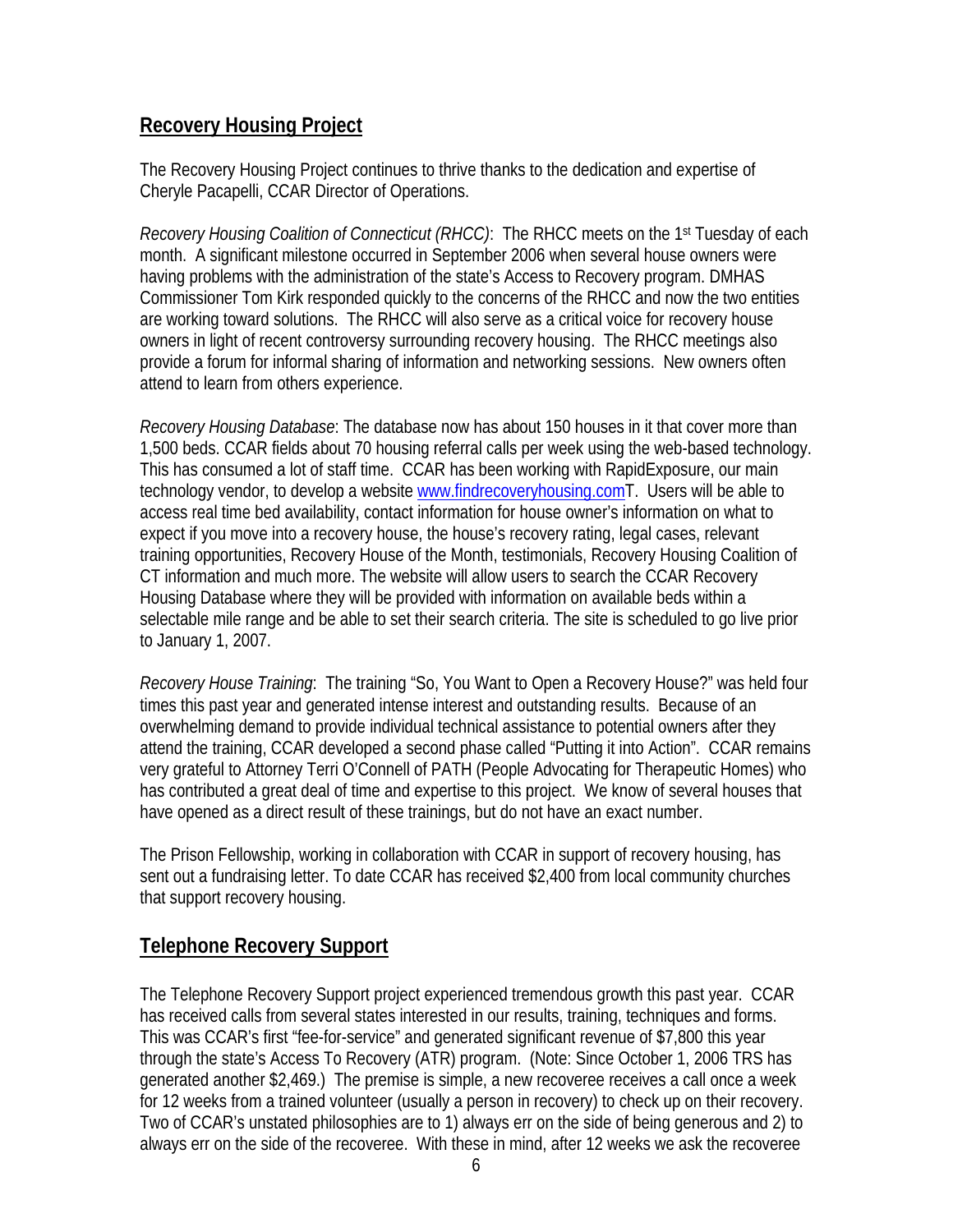if they want to still receive a phone call. Most times the answer is "yes". We now have people who have been receiving calls for 40 or more weeks! In the year of this report, CCAR volunteers and staff have made more than 3,100 calls. The program is generating terrific outcomes as evidenced by this excerpt from the latest quarterly report.

This quarter (July, August, September 2006), 108 unduplicated recoverees participated in the Telephone Recovery Support Program. TRS calls were made from Willimantic and Hartford. There were 827 calls made and contact with the recoveree was made 326 times. 310 times the recoveree indicated they were still in recovery. 304 reported they used a support system. Of the 326 contacts made 13 times people reported they had relapsed. This translates into 88% maintaining their recovery. Latest national data reveals that more than 50% of all people leaving treatment will relapse within the first year, and of these people 80% do so within 90 days. TRS helps.

One recoveree left a message stating "thanks for calling, my life is great, I love recovery, please call me back". Another recoveree said, "This is great! Next week will be my 1 year anniversary. It's nice to know I could have a bad day at work, and then I come home and get a call from someone asking about my recovery and if I need support. It's a great service. Thanks!" Both Hartford and Willimantic offices are continually training new volunteers to continue to provide high quality recoveree contact. The New London Recovery Community Center has trained 6 volunteers and will begin providing services on October 1st. Senior Peer Service Coordinator Kim Turner-Haugabook reports; "Although CCAR New London's TRS program started off slowly, after re-organizing volunteer schedules & commitments, it's off and running. We are getting more and more referrals daily. Volunteers are happy to give back by making the calls- it's a win-win for all involved". To Kim's surprise, she found a recipient of TRS waiting on her doorstep at work Monday morning after receiving a phone call over the weekend. She discharged from treatment 2 days prior. "Someone from here called me!" she exclaimed. "Somebody actually did what they said they would do! I want to get involved; how can I volunteer?" Individuals like this woman and many others need to feel connected and that's what TRS did for Diana. Kim states: "I have a feeling she will be giving back for quite some time, she was so grateful and happy that someone cared enough to call and check up on her."

An article on Telephone Recovery Support titled "A Direct Contact After Discharge: Connecticut agencies test telephone recovery support conducted by peers" appeared in the March/April 2006 edition of Addiction Professional. Executive Director Phillip Valentine co-wrote the article along with three others who collaborated in the pilot phase of the program.

## **Recovery Walks!**

For the 7<sup>th</sup> consecutive year CCAR hosted Recovery Walks!, a walk in support of recovery from alcohol and other drug addiction. This year we could see how all our experience paid off. We were set up in record time and the program proceeded without a hitch. We had more than 50 college students serve as volunteers. People in the crowd were offered opportunities to share their gratitude between bands. For the first time we held the walk on a Saturday (as opposed to Sunday in years past.) We did this for two reasons: 1) to see if we could draw more faith-based organizations and 2) to be part of Rally for Recovery – a Faces and Voices of Recovery campaign to host many recovery month events on the same day. We were successful on both counts. We estimate total attendance to be close to 3,000. Honor Guard participation increased slightly with 72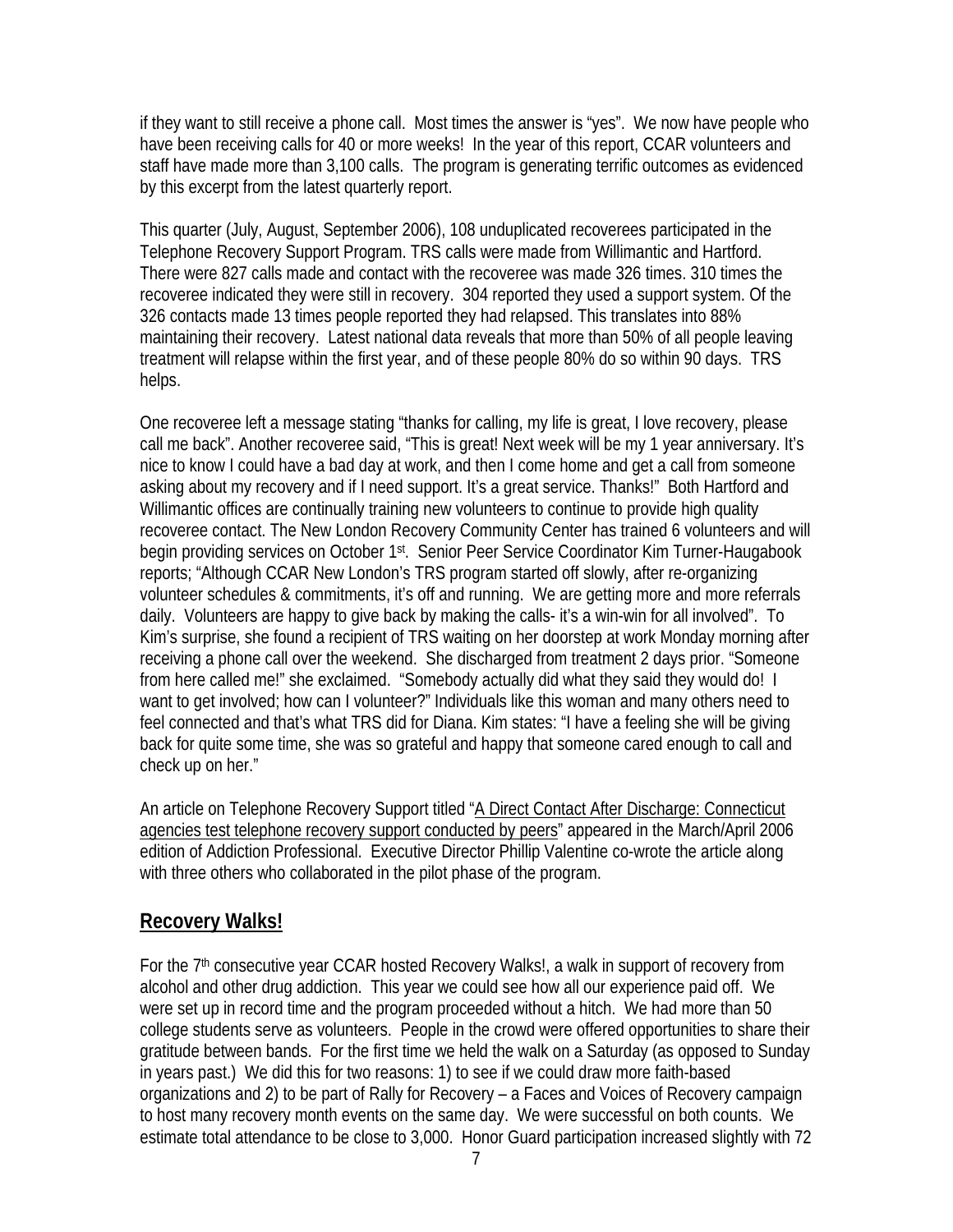people donning a purple sash and representing 1,233 years of recovery – that's an average of 17 years per person. Participation from local recovery communities was excellent, for example:

- The Hartford Chapter ran the sign-up table for the Honor Guard for the 2nd year in a row.
- The NLRCC provided volunteers for the children's activities and added a successful component - jewelry making.
- The NLRCC also formed a team and raised money in pledges and organized a 6 car caravan for individuals to attend the Walk! For the first time NLRCC sponsored a fun "Pizza Party-Kick Off" for Recovery Walks!
- The WRCC sent 3 Recovery Angels (currently in the correctional system) who performed the National Anthem.
- The WRCC ran the food tent getting 15 volunteers. Three of these volunteers were medium to high level drug sellers that in the past wreaked havoc. At Recovery Walks! they stepped up to the front line and served pizza slices. They had successfully made the move from drug dealer to pizza deliverer.
- The Bridgeport Chapter raised money as well and brought 6 volunteers. They also got pastries donated.
- CCAR received a \$5.00 donation from a man who wrote that he attended Recovery Walks! 2005 with less than a week clean. He's been clean for a year now and wanted to make a donation.

#### **Legacy of Hope: Recovery Elders Video Project**

The mission of this project is to record for history, in a video documentary format, the lives and recovery stories of people in ultra long-term recovery. CCAR believes that our stories of recovery are our prize possessions. None are richer, more laden with history, more chock full of wisdom, than those of people with ultra-long term recovery. We're talking people with 40 or more years. Sadly, when these people pass away, their stories are often reduced to memories. If we're lucky they may have spoken at a conference where their story was captured on an audio cassette. CCAR created the Recovery Elders Video Project to preserve in a digital video format, the stories of our recovery elders for future generations so that they may leave behind a profound and powerful legacy, a Legacy of Hope. Each 30-minute video will consist of an interview with the elder, interviews with family members and friends, photos from the elder's life, supporting documents, B-roll footage of places of interest and more. The first 5 videos are made possible through a grant by the Connecticut Department of Mental Health and Addiction Services and will be reproduced and distributed to every recovery house in Connecticut free of charge. The elder will also receive 25 copies of their video to distribute as they see fit. CCAR will also send copies to archives, museums, treatment agencies and the general public at a nominal fee to help cover production costs.

Four of five videos have been taped. Editing is almost complete on two. Barring any complication, all five will be released by January 2007.

An email from producer Jim Mattingly on October 30, 2006 illustrates the importance of this project. "PS - if you want to see first hand why the legacy project is a great idea, we've only to look at Mary from Virginia. Mary knew Bill W and shared a great legacy with us on the value of recovery after her 50 year anniversary this year; the importance of going to meetings, etc. Her story is unique the world over. We were very lucky to have found her; it was pure "coincidence"... as we know,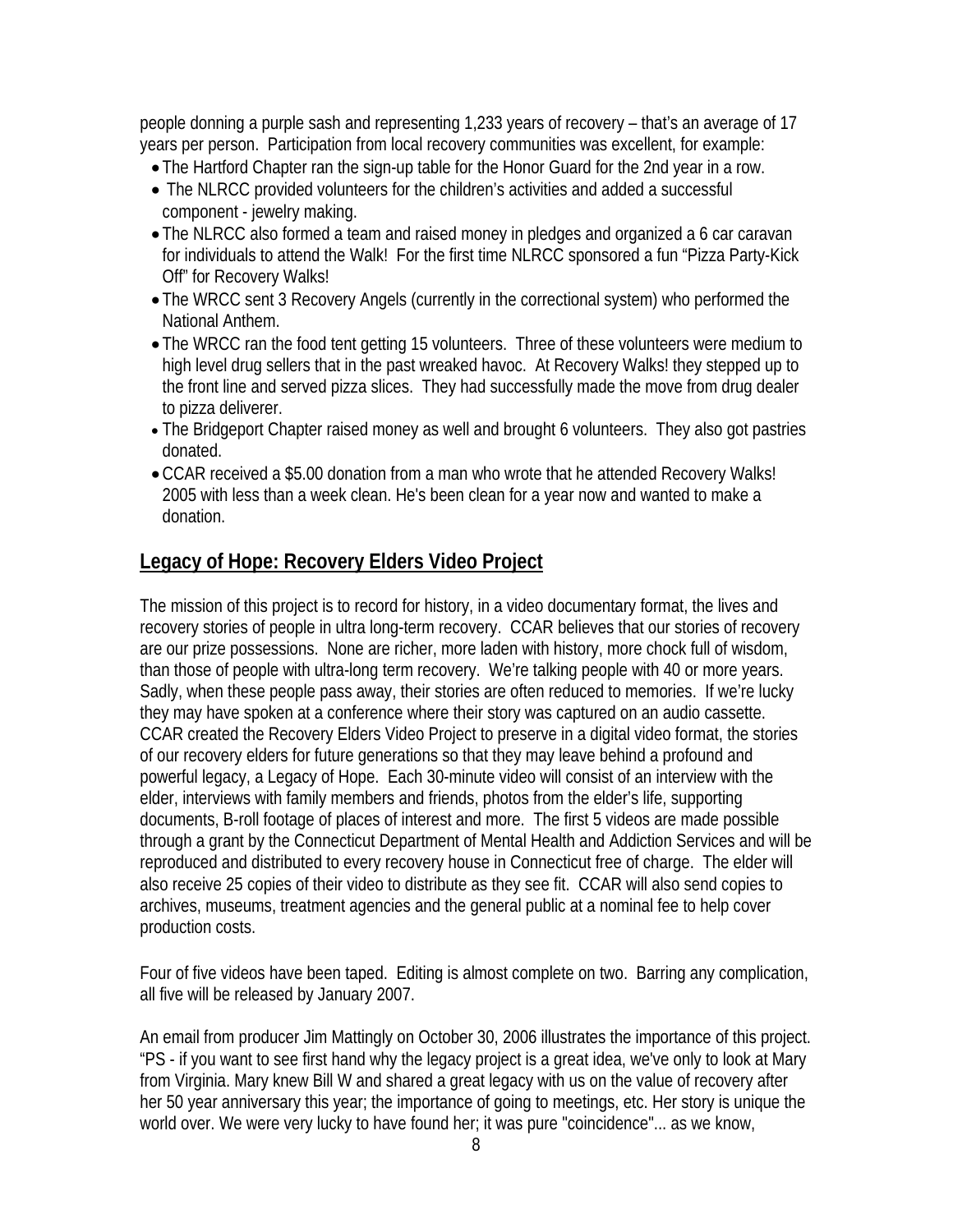nothing, especially in recovery, is by chance. Mary passed away 3 days ago. With her story on tape, she will live and help others forever."

#### **Prison Support Groups**

Through the leadership of Senior Peer Services Coordinator Michael Askew, Bridgeport prison support groups are doing well. Michael has recruited several CCAR Volunteers to run both Inner Circle (inside the prison) and Winner Circle (outside the prison) support groups. A crowning achievement that strongly encouraged everyone involved was when a man who was released from prison and had been attending the Inner Circle made it to the Winner Circle. He now attends regularly. In the WRCC, Diane Potvin has been bringing speakers regularly to an inside meeting at another Corrections facility. York Correctional, a women's facility, has shown interest in working with CCAR through both the NLRCC and WRCC.

#### **Recovery Training Series**

Over the last year, CCAR's Recovery Training Series has continued to be an integral piece to our recovery support and is summarized in the chart below. 514 people attended training, a 44% increase from last year. Evaluations were consistently excellent. What follows are a few brief descriptions of some of the training offered.

*Religion and 12 Step Recovery:* Have you heard a newcomer to 12 step recovery complain about all that "God stuff"? Newcomers have a lot of company as many folks in recovery struggle with integrating religious and spiritual principles into their recovery. This session explores many of these issues and discusses the similarities and differences between religion and spirituality. Thoughts on the subject from early founders of 12 step recovery and personal insights on becoming spiritually whole are shared.

*Becoming A CCAR Ambassador:* Since 1997, CCAR has emerged as a well-respected, highly visible and vibrant grassroots organization that includes persons in recovery, their family members, friends and allies. Simply, we seek to "put a face on recovery". What does it mean to be a CCAR Ambassador? This and other questions are answered as more and more volunteers want to reach out, give back and support the vision and goals of CCAR. Join us for a deeper understanding of the history, vision, mission, values and goals of this vibrant organization and an increased commitment to representing CCAR and its efforts.

*Pardons I & Pardons II Practicum:* Connecticut is in the process of transforming its pardon process. Pardons I provides an update on the new process, policies and protocols. Learn about the benefits of petitioning for pardon, the personal implications, the stigma and challenges and the next steps. Review the application and the critical elements of writing an effective "personal statement", completing and submitting a strong application. Note: A CCAR Member from New Haven received her pardon as a direct result from the CCAR Pardons Process training she attended in Hartford last year. Needless to say she was very excited, grateful and will continue working with CCAR to carry the message.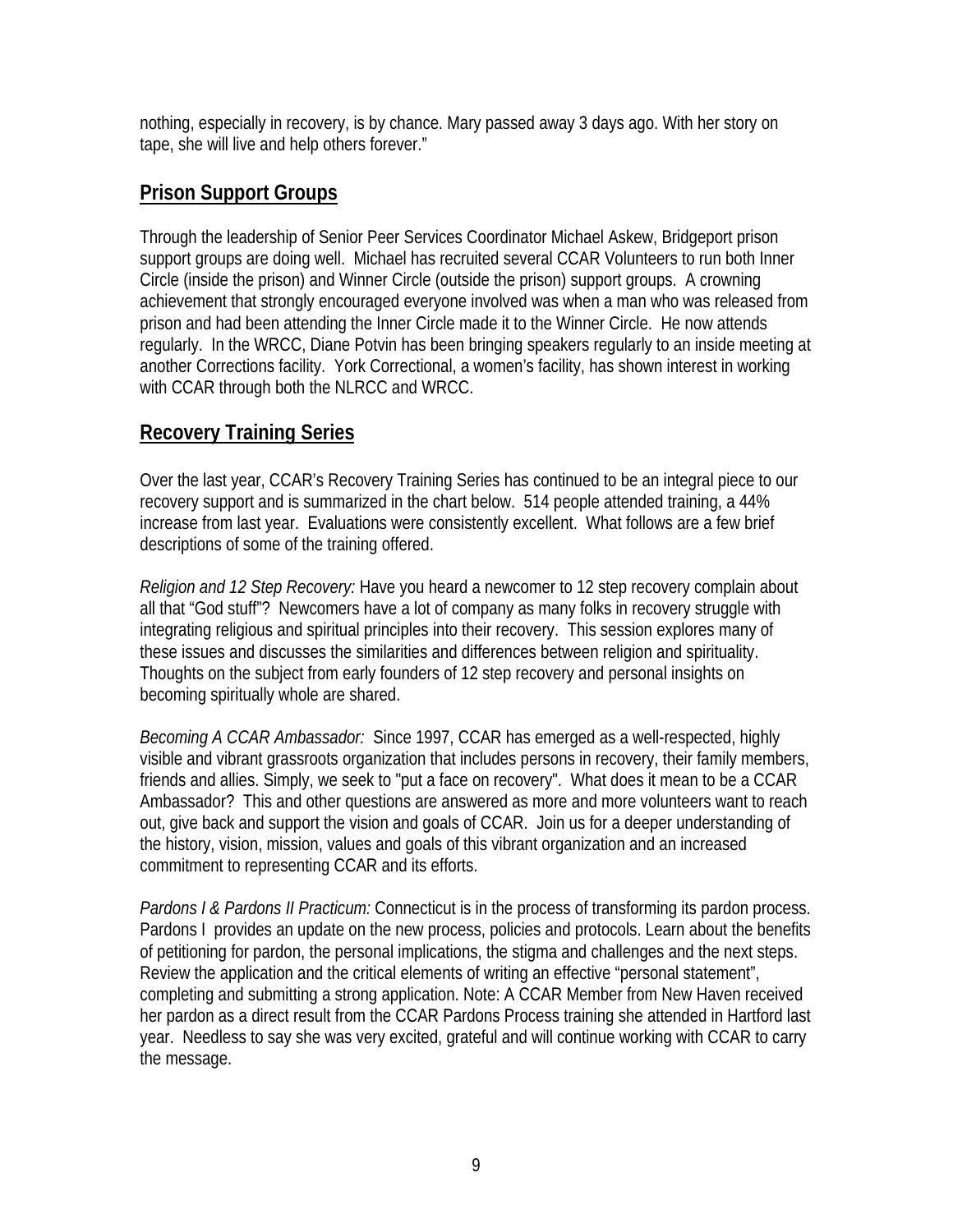| Date     | Training                                           | Location          | #                       | <b>Trainer</b>               | Co-Trainer       |
|----------|----------------------------------------------------|-------------------|-------------------------|------------------------------|------------------|
| 10/01/05 | <b>Women's Retreat</b>                             | Windham           | 30                      | Donna Aligata                |                  |
| 10/01/05 | Men's Retreat                                      | <b>Bridgeport</b> | 21                      | Jim Wuelfing                 |                  |
| 10/03/05 | Spirituality: An Integral Component of<br>Recovery | Windham           | 10                      | Jim Wuelfing                 |                  |
| 10/03/05 | Becoming a CCAR Ambassador                         | Windham           | 1                       | Jim Wuelfing                 |                  |
| 10/26/05 | Spirituality: An Integral Component of<br>Recovery | Hartford          | 12                      | Jim Wuelfing                 | Laurie Fresher   |
| 11/12/05 | Pardons Follow-up                                  | Hartford          | 3                       | Donna Aligata                | Ken Aligata      |
| 11/2005  | <b>Counselor Certification Process</b>             | Norwalk           | 16                      | <b>Rick Prentice</b>         |                  |
| 11/14/05 | Spirituality: An Integral Component of<br>Recovery | New London        | 17                      | Jim Wuelfing                 | John Haugabook   |
| 11/16/05 | Spirituality: An Integral Component of<br>Recovery | Norwalk           | 14                      | Jim Wuelfing                 |                  |
| 12/03/05 | <b>Old Timers Retreat</b>                          | Farmington        | $\overline{7}$          | Jim Wuelfing                 |                  |
| 12/08/05 | So, You Want to Open a Recovery House              | Hartford          | 21                      | Cheryle Pacapelli            | Terri O'Connell  |
| 01/09/06 | So, You Want to Open a Recovery House              | New London        | 10                      | Cheryle Pacapelli            | Terri O'Connell  |
| 01/25/06 | Putting it Into Action                             | Wethersfield      | 6                       | Cheryle Pacapelli            |                  |
| 01/26/06 | So, You Want to Open a Recovery House              | <b>Bridgeport</b> | 17                      | Cheryle Pacapelli            |                  |
| 02/22/06 | Putting it Into Action                             | Wethersfield      | 7                       | Cheryle Pacapelli            |                  |
| 03/22/06 | <b>Old Timers Retreat</b>                          | Farmington        | 17                      | Jim Wuelfing                 |                  |
| 03/29/06 | Putting it Into Action                             | Wethersfield      | $\overline{\mathbf{c}}$ | Cheryle Pacapelli            |                  |
| 05/01/06 | <b>CCAR 101</b>                                    | Windham           | 14                      | Renee Anderson               | Keith Sawyer     |
| 05/08/06 | <b>Old Timers Retreat</b>                          | Orange            | 17                      | Jim Wuelfing                 |                  |
| 05/10/06 | Religion & 12-Step Recovery                        | Norwalk           | 21                      | Mechele Mack                 |                  |
| 05/11/06 | So You Want to Open a Recovery House               | Hartford          | 16                      | Cheryle Pacapelli            |                  |
| 05/16/06 | <b>CCAR 101</b>                                    | <b>Bridgeport</b> | 10                      | <b>Ramon Torres</b>          |                  |
| 05/31/06 | Pardons 1                                          | Hartford          | 28                      | Donna Aligata                |                  |
| 06/03/06 | Women's Retreat                                    | <b>Wheeler NB</b> | 14                      | Diane Potvin                 |                  |
| 06/10/06 | Women's Retreat                                    | <b>Bridgeport</b> | 14                      | Diane Potvin                 |                  |
| 06/12/06 | Religion & 12 Step Recovery                        | New London        | 16                      | Kim Haugabook                | John Haugabook   |
| 06/24/06 | Women's Retreat                                    | Meriden           | 22                      | Diane Potvin                 |                  |
| 06/28/06 | Religion & 12 Step Recovery                        | Hartford          | 10                      | G. Jefferson &<br>A. Manning | Laurie Fresher   |
| 06/30/06 | <b>Telephone Recovery Support</b>                  | Hartford          | $\overline{\mathbf{c}}$ | Normajean<br>Cefarelli       | Laurie Fresher   |
| 07/12/06 | <b>CCAR 101</b>                                    | Norwalk           | 8                       | Michael Askew                |                  |
| 07/18/06 | Religion & 12 Step Recovery                        | <b>Bridgeport</b> | 4                       | Michael Askew                |                  |
| 08/07/06 | Religion and 12 Step Recovery                      | Windham           | 4                       | Renee Anderson               |                  |
| 08/14/06 | <b>CCAR 101</b>                                    | New London        | 19                      | Kim Haugabook                | L. Anna Williams |
| 08/30/06 | <b>CCAR 101</b>                                    | Hartford          | 8                       | Laurie Fresher               | J. McCormick     |
| 08/31/06 | So you Want to Open a Recovery House               | <b>Bridgeport</b> | 20                      | Cheryle Pacapelli            | Terri O'Connell  |
| 09/13/06 | Pardons 1                                          | <b>Bridgeport</b> | 35                      | Donna Aligata                |                  |
| 09/19/06 | <b>CCAR 101</b>                                    | <b>Bridgeport</b> | 10                      | Michael Askew                |                  |
| 09/27/06 | Legislative Training Part 1                        | Hartford          | 11                      | D. DelBianco                 |                  |
|          |                                                    | Total             | 514                     |                              |                  |

# **Chart: Summary of CCAR Recovery Training Series October 2005 – September 2006**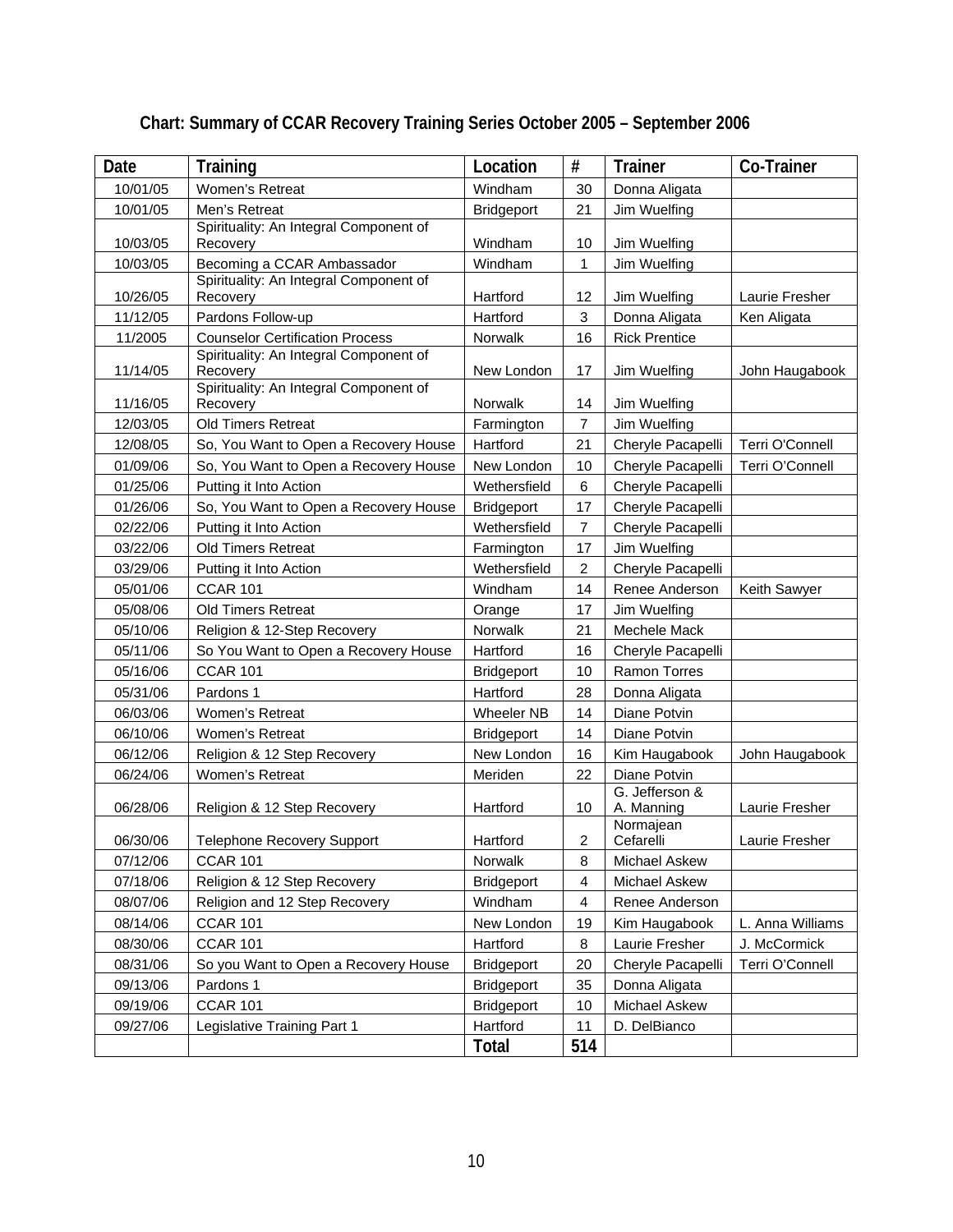## **Oldtimers Retreats**

CCAR hosted four Oldtimers retreats with the first held in December 2005 at the Farmington Marriot. These retreats are designed to celebrate and embrace people in recovery from alcohol and other drug addiction for more than 15 years. They are intended to celebrate long-term sustained recovery, discuss issues related to long-term recovery and then to discuss CCAR. How might CCAR be able to help them? We also wanted to draw on their vast experience, strength and hope and ideally, get them involved with us. For example, a probate judge with 27 years of recovery is now serving on the CCAR Board of Directors. The discussions were rich. One major theme that emerged was avoiding relapse after having to be on a narcotic due to surgery or injury. Everyone in the room knew someone with 20+ years that had gone back out due to this situation. They also showed great interest in reaching out to Senior Citizens about the hazards of prescription medication. There is also a common, strong desire to hold a statewide conference of some sort that would allow Oldtimers to spend time together.

## **Hooked on Recovery**

Executive Director Phillip Valentine took some time off from writing this popular column, but still managed to publish 19 essays reflecting on his personal recovery, his family and some of his fishing adventures. All the essays are tied into recovery and have helped shed the disgrace and humiliation that can be associated with recovery from alcohol and other drug addiction. Distributed over the internet to a listserve that tops 3,000, Mr. Valentine has received countless emails in appreciation of these reflections. He also has been asked to speak on several occasions and reads these essays using dramatic photos and imagery to enhance the presentation.

## **Recovery Television**

CCAR's recovery TV shows through local cable access stations continue to promote recovery. The WRCC's "Positive Faces" continues to enhance the recovery of those who appear on the show. The longest running show of its kind, "Positive Faces" celebrated 100+ shows with the staff of CCAR as guests. New volunteers are serving as co-hosts. The Hartford Chapter's "Capitol Voices of Recovery" has been running most of the year. During the month of September the station aired the Public Service Announcements from SAMSHA to promote National Recovery Month. Executive Director Phillip Valentine will now serve as a host, replacing one of our volunteers who stepped down due to other commitments.

## **Hartford Chapter**

The CCAR Hartford has steadily grown in large part to the dedication of Peer Services Coordinator Laurie Fresher. In December 2006, Hartford will open its 4th CCAR Recovery Community Center at 198 Wethersfield Ave. This site will house the Hartford Recovery Community Center and the Administrative Offices. Over the last year, Hartford has held 11 Chapter meetings that included several Recovery Training Series sessions and 2 Legislative Trainings. They also ventured into the world of fundraising by running the concessions stand at three New Britain Rock Cats baseball games and generating more than \$1,100 in revenue.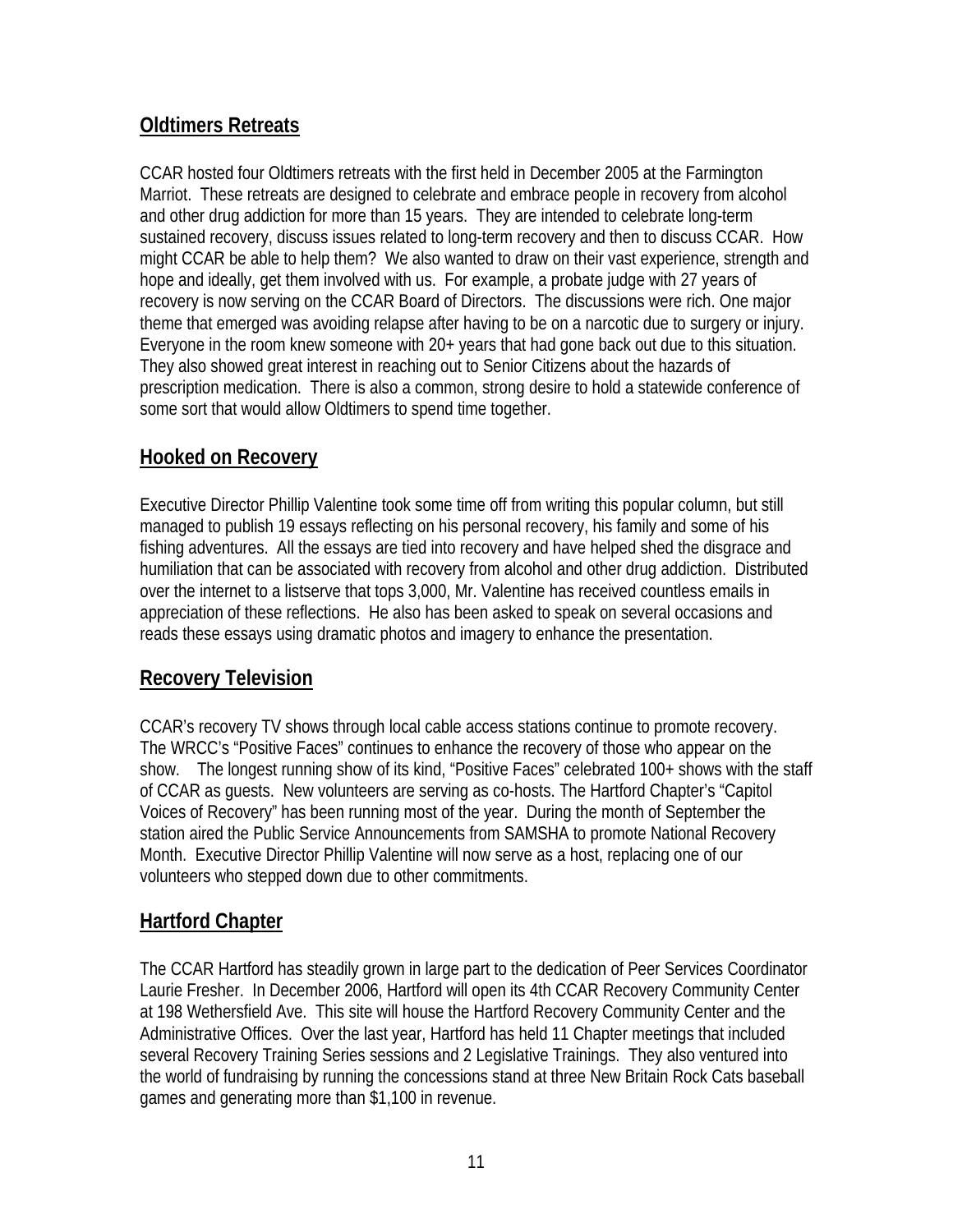#### **Norwalk Chapter**

Senior Peer Services Coordinator Michael Askew still found the time to maintain an active Norwalk Chapter while establishing the Bridgeport Recovery Community Center. Norwalk ran a nice Christmas event and planted a community garden under the Adopt-a-Spot banner.

#### **Thank You to Our Supporters**

#### **Recovery Walks! 2006** (\$35,140\*)

#### **Platinum Sponsors**

Department Mental Health and Addiction Services Department of Children and Families KWF Enterprises Starbucks Coffee **Company** 

#### **Gold Sponsors**

ACE Taxi Advanced Behavioral **Health** Charities of Hope Connecticut Women's Consortium Mountainside Stonington Institute Ellington Volunteer Ambulance Service

#### **Silver Sponsors**

Connecticut Behavioral Health Partnership ADRC APT Foundation City of Hartford Connecticut Renaissance Gloria House Harbor Health Services MCCA Rushford

Silver Hill Hospital Stepping Stone House Wheeler Clinic Inc YWCA of the Hartford Region, Inc Hometown Buffet Talcott Mountain Materials **WWF** The Village South Frontline ScreenPrinting

#### **Bronze Sponsors**

SCADD Bob's Discount Furniture Stephen Merritt Birmingham Group 530 Silas Deane Associates G. Norman Holland Nutmeg State Federal Credit Union Society of Addiction Medicine Eder Brothers Inc.

#### **Copper Sponsors**

New England Health Care Employees Union District 1199 Foxwoods Resort Casino Accent Capital Enterprises

CT Council on Problem Gambling Recovery Ware Wheeler Clinic Inc Ken Aligata Connecticut Lighting Center CPAS KLAFF'S Marta Moret Natchaug Hospital New Alliance Bank RISE Tony Taschner WFSB/TV 3 Meredith **Corporation** Youth Challenge of **Connecticut** Mohegan Sun New England Insurance **Services** Capitol Region Mental Health Center Linda Guillorn United Way of CT Greg Ryan TD Banknorth Rich Uterstaedt Julie Nelson *\*does not include donations made day of walk*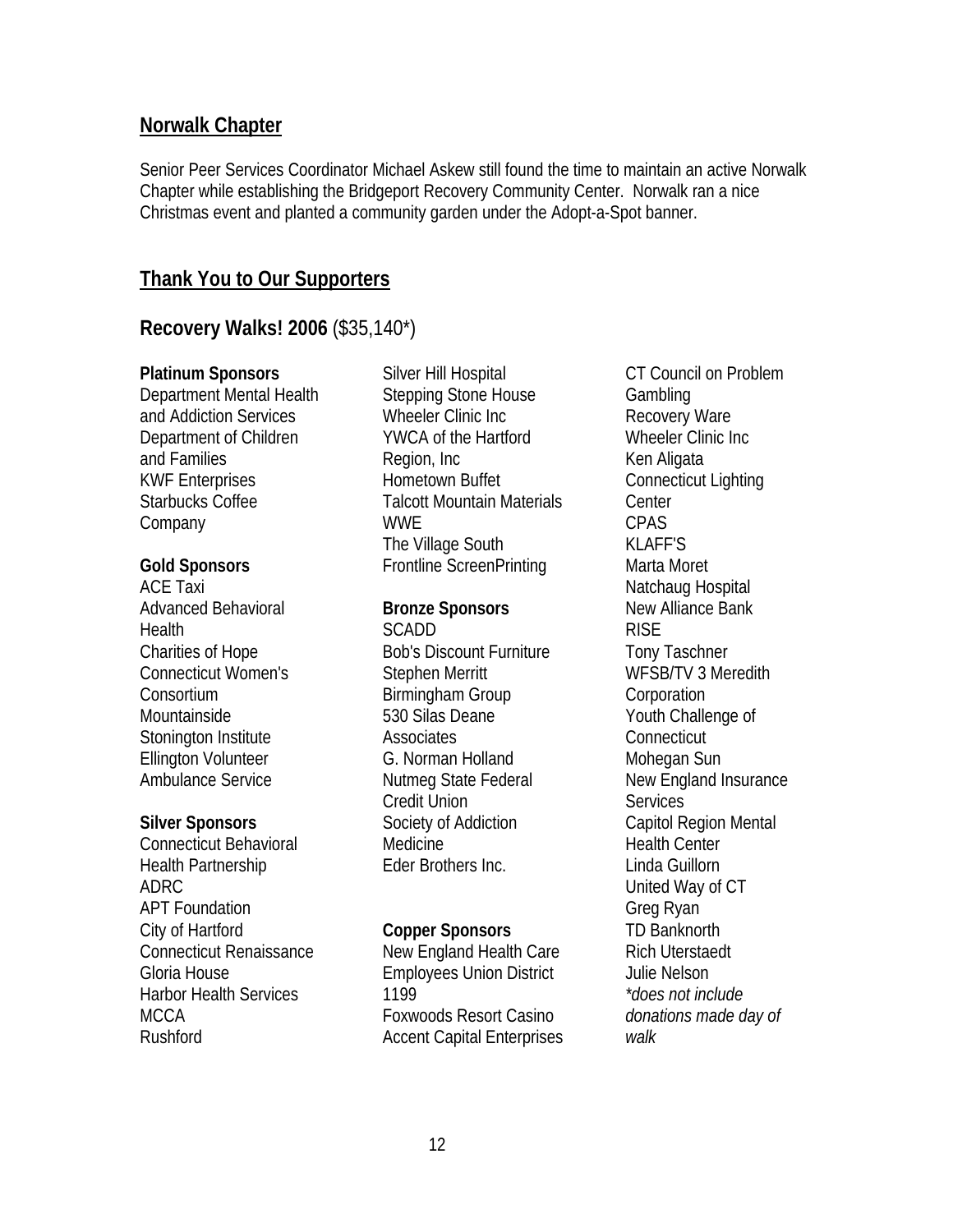# **Hartford Capitol Campaign**

(1,864.00)

The Commonwealth Group Ahern Communication Ken Aligata Aleyce DelMastro Roberto Garcia Patricia & Joseph Howard Ruth Howell Emily Sassman William White Dallas Cyr Robert Esteves Geri Langlois The New England Center Cheryle Pacapelli Peter Rockholz Tony Taschner Richard Valentine Anthony Williams Albert Farah Anthony Concatelli Maryann Frangules

June Gertig Mary Henry Richard Holden Brian O'Toole Precision Engineering WB Mason Thomas Boyd Patricia Fritz Mary Jones Tanya Nemirovich Velma Taylor John Reed

## **Recovery Housing (**\$2,400.00)

Cathedral of St. Joseph Enfield Community Church The First Cathedral The First Church of Christ in Wethersfield St Peter's Church Union Congregational Church of Christ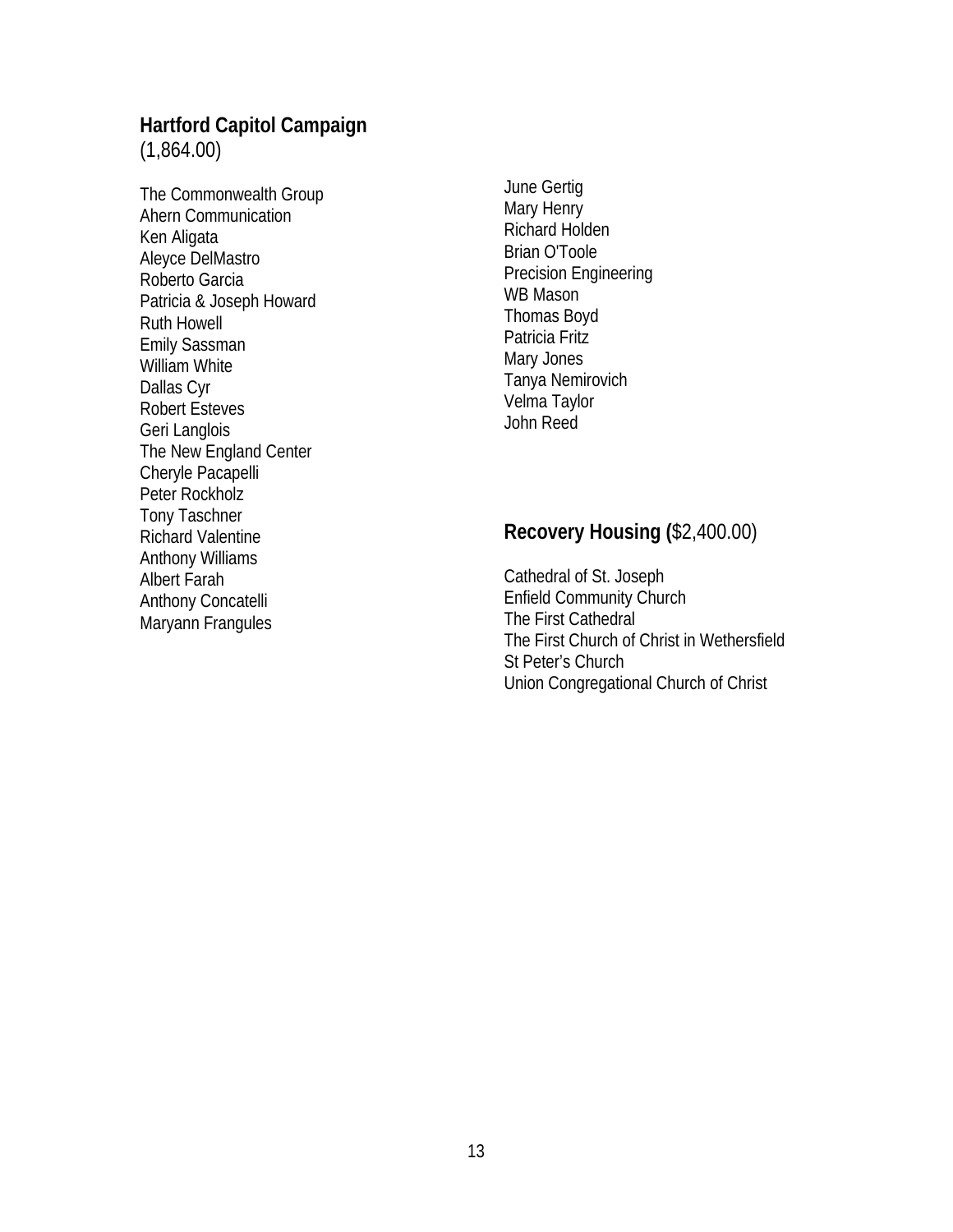# **CCAR Organizational Model**



# **CCAR Historical Time Line**

|      | A Brief History of CCAR                                                                          |
|------|--------------------------------------------------------------------------------------------------|
| 1997 | • CCAR holds Connecticut's first Recovering Community Organization meeting                       |
| 1998 | • Connecticut Community for Addiction Recovery officially named                                  |
|      | • 5 founding members spoke at statewide CT Department of Mental Health and Addiction Services    |
|      | (DMHAS) conference, publicly for the first time putting a face on recovery, resulting in initial |
|      | funding from DMHAS                                                                               |
|      | • Mailing list topped 100                                                                        |
|      | • Awarded an original CSAT Recovery Community Support Program (RCSP) grant                       |
|      | • Awarded funding from DMHAS                                                                     |
| 1999 | $\bullet$ 60 members attended 1 <sup>st</sup> Legislative Day at State Capitol                   |
|      | $\bullet$ 1 <sup>st</sup> Board of Directors meeting held                                        |
|      | • 15 members spoke at CSAT Public Hearing in Hartford "Changing the Conversation, A National     |
|      | Plan to Improve Substance Abuse Treatment"                                                       |
|      | • 140 attended CCAR Conference" In Celebration of Recovery!"                                     |
|      | $\bullet$ 1 <sup>st</sup> video "Putting a Face on Recovery" released                            |
|      | • 5 people in recovery selected to serve on DMHAS State Advisory Board, 2 appointed by Governor  |
|      | • Recovery Support Services Concept Paper submitted to CSAT for conference grant                 |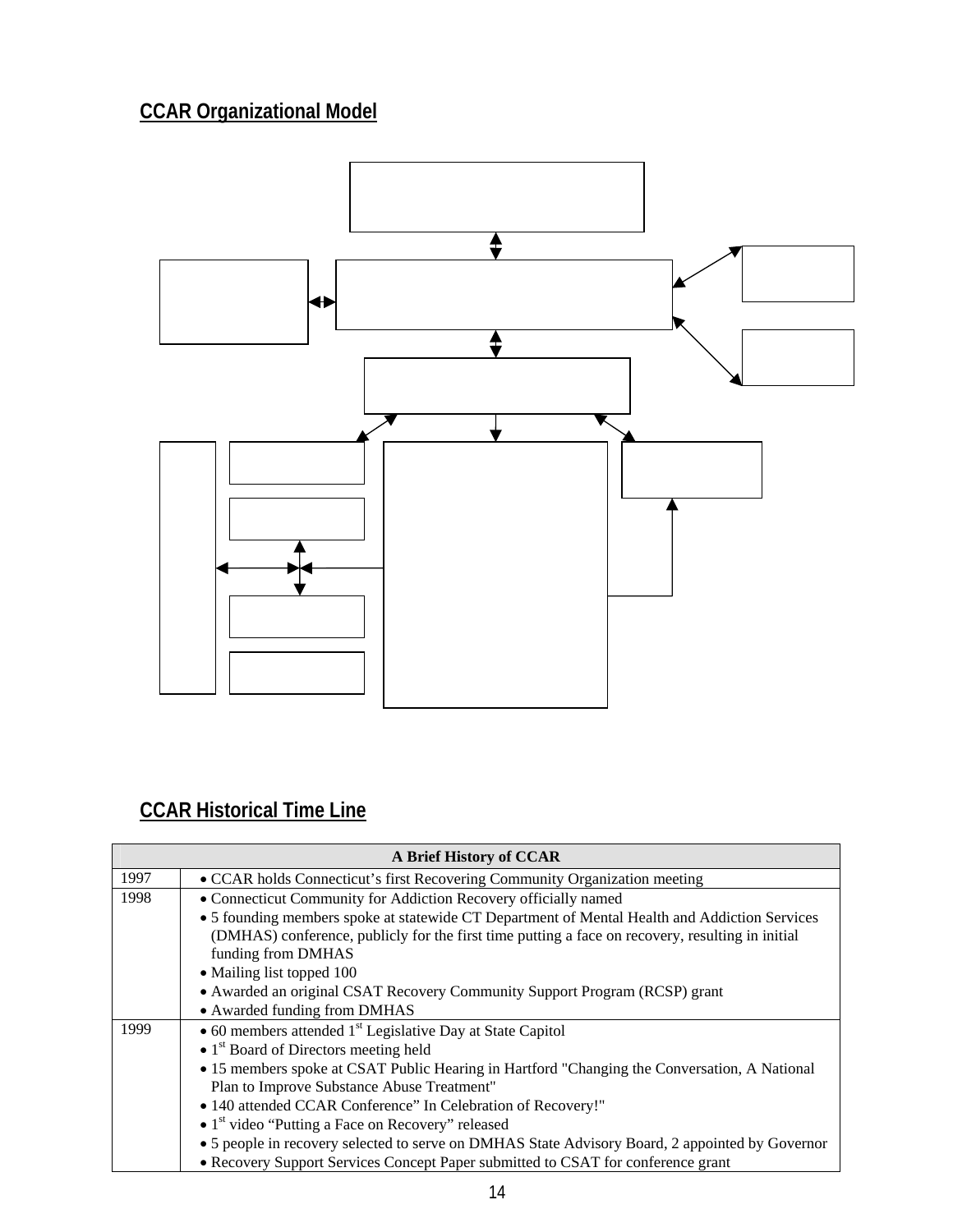|      | A Brief History of CCAR                                                                                                                                                                                                                                                                                               |
|------|-----------------------------------------------------------------------------------------------------------------------------------------------------------------------------------------------------------------------------------------------------------------------------------------------------------------------|
| 2000 | • Co-presented with Advocacy Unlimited, a mental health advocacy organization, on the "Recovery<br>Basic Premises and Recovery Core Values" (Note: these values ultimately served as the basis for<br>the DMHAS Recovery-Oriented System of Care)<br>$\bullet$ Hosted $2nd$ Legislative Day, over 100 people attended |
|      | • Started "Legacies" support group for parents who had lost children to addiction<br>· Hosted training - Racism of the Well-Intended, Slaying the Dragon                                                                                                                                                              |
|      | · 700 attended first annual Recovery Walks! at Bushnell Park in Hartford                                                                                                                                                                                                                                              |
|      | • "Putting a Face on Recovery" video distributed to 700+                                                                                                                                                                                                                                                              |
|      | $\bullet$ 1 <sup>st</sup> edition of The Recovery Herald newsletter published and distributed to 6500+                                                                                                                                                                                                                |
|      | • 112 people attended $1st$ Annual Meeting & Awards Dinner                                                                                                                                                                                                                                                            |
| 2001 | $\bullet$ 1 <sup>st</sup> of 7 Chapters established giving CCAR local and regional presence<br>• 200+ people attended $3rd$ Legislative Day, 36 legislators sponsored the event with 3 talking about<br>their own recovery                                                                                            |
|      | $\bullet$ Non-profit 501(c)3 status granted                                                                                                                                                                                                                                                                           |
|      | • 10,000+ Recovery Posters distributed nationwide                                                                                                                                                                                                                                                                     |
|      | • Website www.ccar-recovery.org goes live                                                                                                                                                                                                                                                                             |
|      | • "Putting a Face on Recovery" video updated; 2000+ distributed nationwide                                                                                                                                                                                                                                            |
|      | • Awarded CSAT Recovery Community Support Program (RCSP) Track II grant                                                                                                                                                                                                                                               |
| 2002 | • 2000+ participated in $2^{nd}$ Recovery Walks! held 5 days after terrorist attack of $9/11$<br>• 16 members testified at Informational Forum at the invitation by CT Legislature Judiciary                                                                                                                          |
|      | Committee issues relating to felony conviction and sustained recovery                                                                                                                                                                                                                                                 |
|      | • 200+ people attended CCAR's trauma/recovery forum "Recovery Speaks in the Shadow of 9/11"<br>in New London                                                                                                                                                                                                          |
|      | • Membership topped 2000                                                                                                                                                                                                                                                                                              |
| 2003 | • 3000+ participated in 3 <sup>rd</sup> annual Recovery Walks! in Hartford                                                                                                                                                                                                                                            |
|      | • 200+ attended $2^{nd}$ trauma/recovery forum in Bridgeport<br>• Code of Ethics established<br>• Shifted successfully from Recovery Community Support Program to Recovery Community<br>Services Program                                                                                                              |
|      | $\bullet$ 1 <sup>st</sup> of 42 trainings in the "Recovery Training Series" delivered<br>• New video "Healing Power of Recover" completed                                                                                                                                                                             |
|      | • 3000+ participated in $4th$ annual Recovery Walks! in Hartford                                                                                                                                                                                                                                                      |
|      | • Staff invited to "Innovator's Meeting: Strategic Planning for Peer Recovery Support Services"<br>SAMHSA/CSAT Access to Recovery (ATR) Program                                                                                                                                                                       |
|      | • First audit for year ending June 30, 2003 completed and earned a non-qualified opinion                                                                                                                                                                                                                              |
| 2004 | • CCAR involved in development of state ATR proposal<br>• 200+ people attended Grand Opening of Windham Recovery Community Center                                                                                                                                                                                     |
|      | • First Family Support Group met in Windham Recovery Community Center                                                                                                                                                                                                                                                 |
|      | • Transition of leadership to new Executive Director<br>• Executive Director Co-chairs state team with DMHAS Commissioner at National Policy Academy                                                                                                                                                                  |
|      | on Co-Occurring Mental Health and Substance Abuse Disorders                                                                                                                                                                                                                                                           |
|      | • Formal Volunteer Management System implemented<br>• Awarded CSAT Recovery Community Services Program (RCSP) Track III grant                                                                                                                                                                                         |
|      | • 3000+ participated in $5th$ annual Recovery Walks! in Hartford                                                                                                                                                                                                                                                      |
| 2005 | • New London Recovery Community Center opened                                                                                                                                                                                                                                                                         |
|      | • Recovery Housing Project developed state-of the-art internet database to include 100                                                                                                                                                                                                                                |
|      | independently owned, privately operated recovery houses covering 1069 beds                                                                                                                                                                                                                                            |
|      | • Recovery Housing Coalition of Connecticut (RHCC) established                                                                                                                                                                                                                                                        |
|      | • RHCC established standards for independently owned, privately operated recovery housing<br>• Recovery Housing Project training "So You Want to Open a Recovery House" generated 7 new<br>recovery houses totaling 70 new recovery beds                                                                              |
|      | • Prison Support Groups established in Enfield and Bridgeport                                                                                                                                                                                                                                                         |
|      | • Comprehensive Volunteer Management System implemented                                                                                                                                                                                                                                                               |
|      |                                                                                                                                                                                                                                                                                                                       |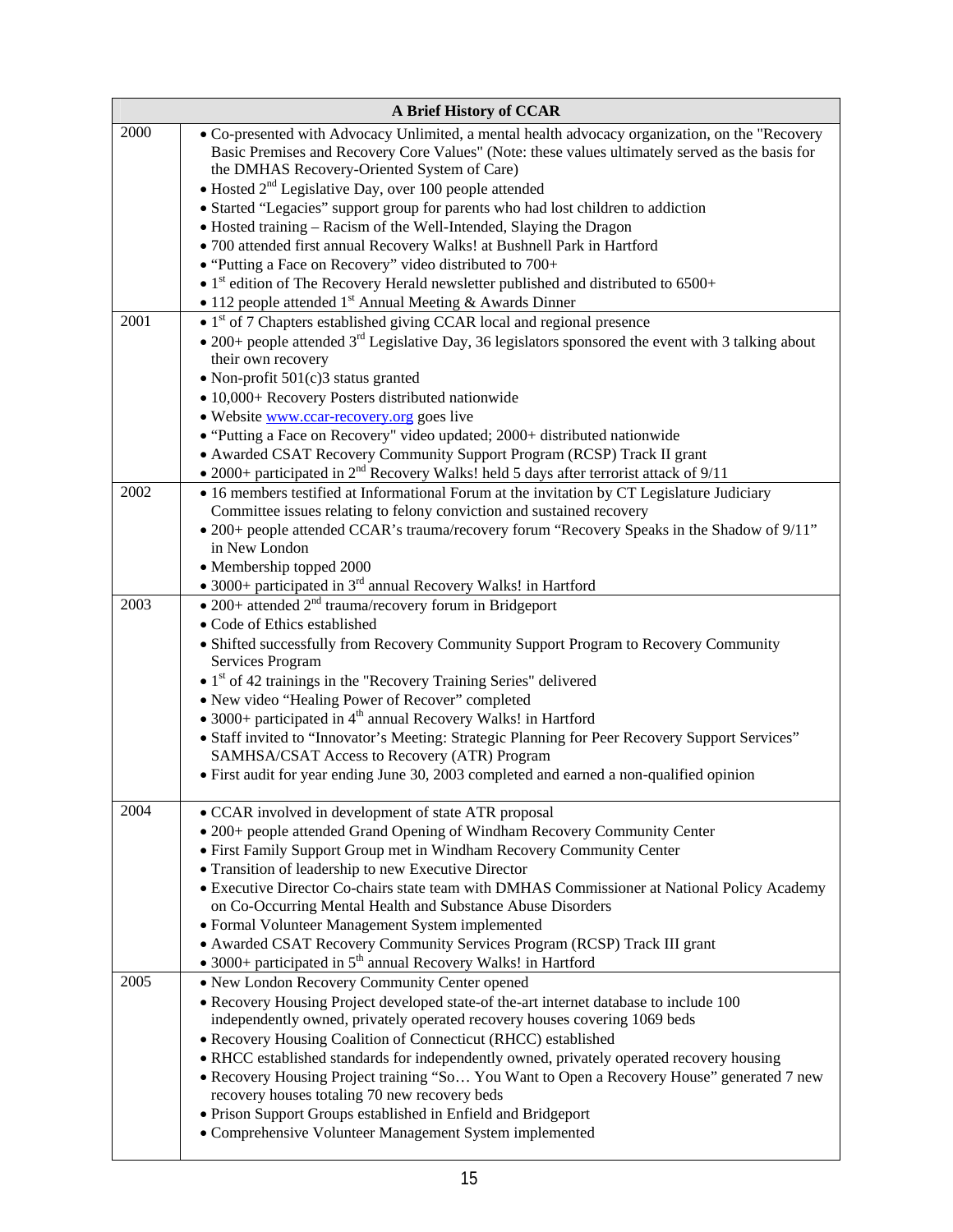|      | A Brief History of CCAR                                                                                                                                                                        |
|------|------------------------------------------------------------------------------------------------------------------------------------------------------------------------------------------------|
|      | • An article on Recovery Walks! appeared on the cover of the inaugural edition of Rising Recovery<br>in Action, Faces and Voices of Recovery (FAVOR)'s national magazine                       |
|      | • Recovery Walks! model replicated in several other states                                                                                                                                     |
|      | • Recovery Walks! drew 2000+, Honor Guard established for first time                                                                                                                           |
|      | • Executive Director served on CSAT Summit Planning Committee                                                                                                                                  |
|      | • Established Recovery Capital Tool and Recovery Friendly Tool for evaluation purposes                                                                                                         |
|      | • Hosts recognition dinner in honor of CCAR founder, Bob Savage                                                                                                                                |
|      | • The WRCC attracted 10,000 visitors                                                                                                                                                           |
|      | • More than 350 individuals attended Recovery Training Series                                                                                                                                  |
|      | • CCAR represented at historic Faces and Voices of Recovery summit in Washington, DC                                                                                                           |
|      | • Executive Director presented at CSAT Summit                                                                                                                                                  |
|      | • Began series of Oldtimer (20+ years of recovery) Retreats and Focus Groups                                                                                                                   |
|      | • The $50th$ 'Hooked on Recovery' article penned                                                                                                                                               |
| 2006 | • Core Elements of a Recovery Community Center written                                                                                                                                         |
|      | · Volunteer Coordinator hired                                                                                                                                                                  |
|      | • Telephone Recovery Support became CCAR's first "fee-for-service"                                                                                                                             |
|      | • Article published on Telephone Recovery Support in Addiction Professional magazine                                                                                                           |
|      | • New London Recovery Community Center held successful comedy night/pasta dinner event                                                                                                         |
|      | • Senior Peer Services Coordinator Diane Potvin received the Dr. Edward Brown Humanitarian<br>Award for her work in support of recovery in Willimantic.                                        |
|      | • Executive Director traveled to AZ to serve as consultant to a sister Recovery Community<br>Organization                                                                                      |
|      | • Hosts 1 <sup>st</sup> Annual Volunteer Recognition dinner with comedian Mark Lundholm, 144 registered<br>CCAR volunteers invited, Keith Sawyer earns Presidential Award with over 1200 hours |
|      | • Legacy of Hope: Recovery Elders Video Project launched                                                                                                                                       |
|      | • CCAR staff ran workshops, served on panels and introduced speakers in statewide DMHAS<br>Recovery Conference: Vision to Outcomes                                                             |
|      | • Bridgeport Recovery Community Center opened (#3)                                                                                                                                             |
|      | • Purchased a 3-story Victorian on 198 Wethersfield Avenue in Hartford to house the Hartford<br>Recovery Community Center and the administrative offices                                       |
|      | • Individual Giving campaign launched                                                                                                                                                          |
|      | • Recovery Walks! held for the 7 <sup>th</sup> consecutive year, a lead event for Rally for Recovery, banner for<br>46 other events held nationally on same day                                |
|      | • Executive Director Phillip Valentine received 2006 America Honors Recovery award from The<br>Johnson Institute at the National Press Club, Washington DC                                     |
|      | • Executive Director presented on CCAR, recovery support services and promotes the RCSP at<br>congressional briefing in Washington, DC                                                         |
|      | • WRCC attracted more than 15,000 visitors                                                                                                                                                     |
|      | • Hartford Recovery Community Center opened (#4)                                                                                                                                               |
|      | • Technology grant received from Hartford Foundation for Public Giving                                                                                                                         |
|      | • Findrecoveryhousing.com launched                                                                                                                                                             |
|      |                                                                                                                                                                                                |